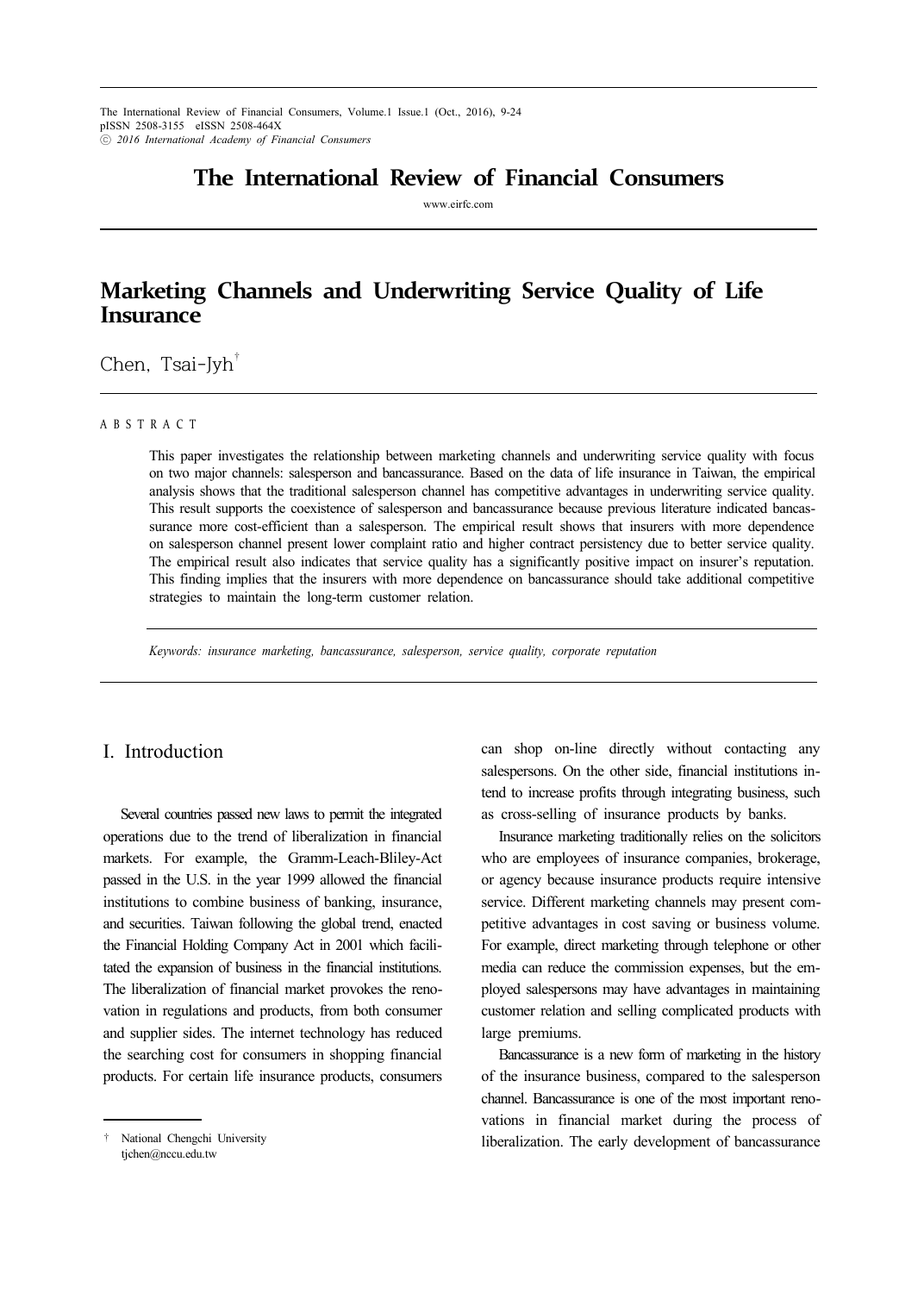began in the European market in 1980's and then followed by other areas in the world during the past 30 years. In Taiwan, the expansion of bancassurance has been fast and prominent since it was permitted in the market in 2002. Life insurance marketing in Taiwan traditionally relies on the employed salespersons of the insurers, but it has changed dramatically in recent years. As shown in table 1, the market share of the premium incomes of new business through bancassurance expands to more than 50% in 2013 and becomes the primary marketing channel for life insurance.

The definition of bancassurance is not unique. Initially, it refers to selling insurance products through banks, but recently this term can be referred to all kind of cooperation between banks and insurers. Staikouras (2006) considers bancassurance is simply a distribution channel to sell insurance. However, some literature regards bancassurance as a cooperation or cross-selling between banks and insurers. Klein (2001) and Swiss Re (2007) both regard bancassurance as the cooperation of banks and insurers to provide insurance products to the bank's customers.

From the viewpoint of strategic management, bancassurance can be interpreted as an integration of business strategies to compete in the financial market because it may increase consumer's satisfaction as well as financial institution's value. Shah and Salim (2011) indicate that bancassurance can raise a bank's revenues in addition to interest incomes. Gonulal, Goulder and Lester (2012) argue that bancassurance is an effective approach for the insurers to increase their business. On the other hand, Beltratti and Corvino (2008) consider that banks and insurance companies maintain structural differences in the demographic issues, the composition of liabilities, and the scale of operations, so as to limit the extent of convergence.

In insurance terminology, marketing is equivalent to production (Webb et al., 1984) and is a critical process in insurance operations. A right marketing channel is definitely crucial for an insurer to compete in the market. The evidence of the fast expansion of bancassurance implies certain advantages for this channel, compared with the traditional approaches. The possible advantages of bancassurance include (1) expanding the potential insurance consumers, (2) reducing an insurer's marketing cost, and (3) increasing consumer's satisfaction in wealth management.

Conceptually bancassurnace seems beneficial to consumers, insurers, and banks (Bryan, 1997), but the empirical evidence is diverse due to its short history in the market. Okeahalam (2008) suggests that bancassurance may reduce service fees and prices. However, Maenpaa and Voutilainen (2011) do not support the trend of one-stop shopping because they find small and medium-sized enterprise (SME) customers tend to acquire banking and insurance services from separate providers.

In practice, insurance products require intensive service due to the complicated contract terms and pricing factors. Consumers usually do not shop the products voluntarily but are persuaded to buy them because they cannot understand the insurance contracts. Therefore the underwriting service quality is critical for consumers to purchase insurance products. Constantinescu (2012) studies the influence of bancassurance on the service quality and suggests

Table **1.** Market Share of 1st-year Premiums from Various Distribution Channels.

| Year | Salesperson'<br>$(\%)$ | Bancassurance<br>$(\%)$ | Mail Order <sup>2</sup><br>$(\%)$ | Agency and Broker<br>$(\%)$ | Total<br>$(\%)$ |
|------|------------------------|-------------------------|-----------------------------------|-----------------------------|-----------------|
| 2006 | 58.6                   | 35.7                    | 1.0                               | 4.70                        | 100.0           |
| 2007 | 60.7                   | 34.4                    | 0.8                               | 4.10                        | 100.0           |
| 2008 | 48.2                   | 47.8                    | 0.7                               | 3.30                        | 100.0           |
| 2009 | 31.0                   | 65.4                    | 0.6                               | 3.00                        | 100.0           |
| 2010 | 28.8                   | 68.0                    | 0.6                               | 2.60                        | 100.0           |
| 2011 | 39.0                   | 57.0                    | 1.0                               | 3.00                        | 100.0           |
| 2012 | 39.0                   | 56.0                    | 1.0                               | 4.00                        | 100.0           |
| 2013 | 38.0                   | 57.0                    | 1.0                               | 4.00                        | 100.0           |

Source: Taiwan Insurance Institute.

Notes: 1. Salesperson: insurance solicitors employed or contracted by the insurers. 2. Mail Order: telephone, the internet, newspaper and other media.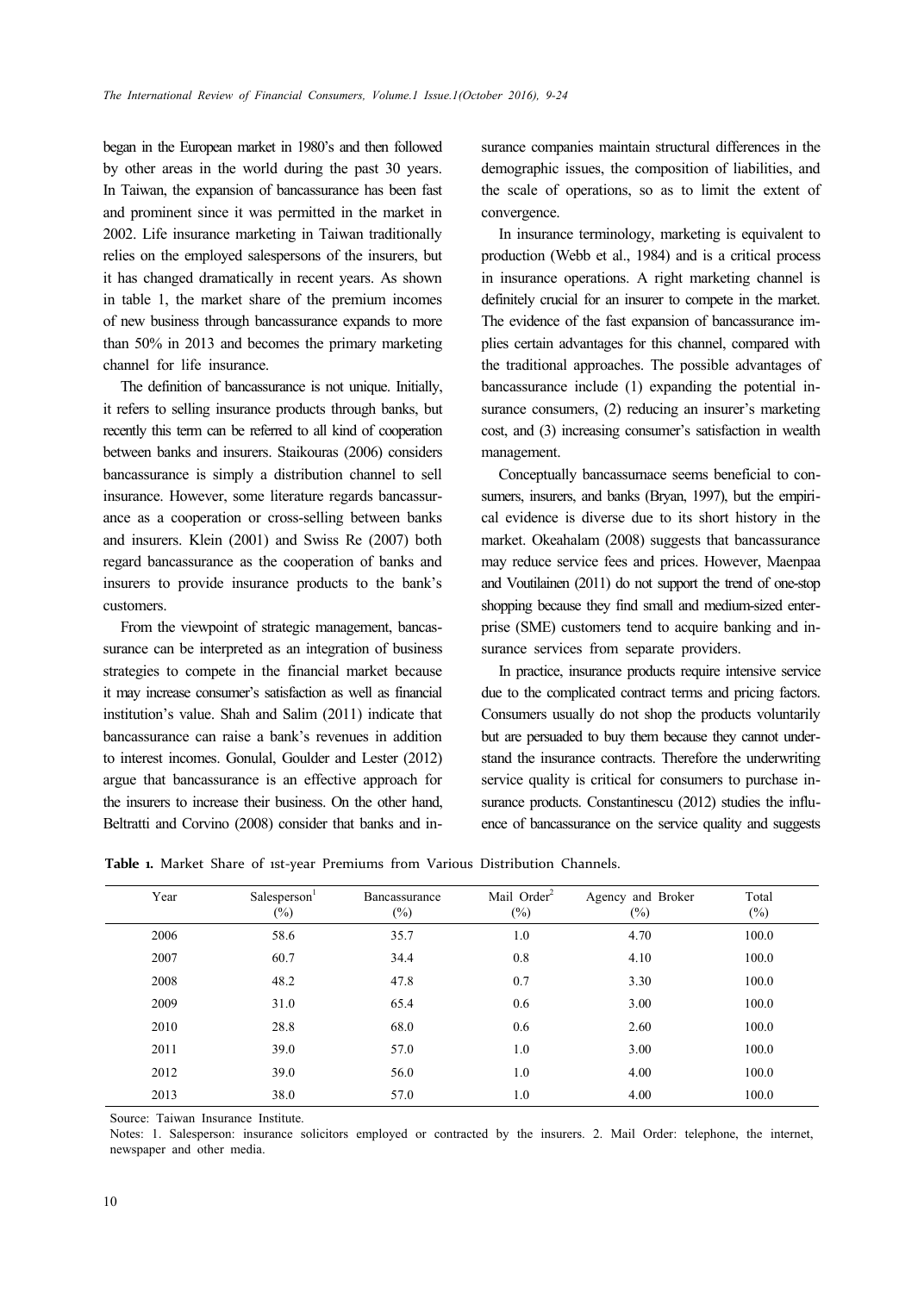that the advantages of bancassurance depend on several factors, including the partners' size, the applicable regulations, the development of the market, and the institutional model of partnership. Therefore there is no guarantee for bancassurance to be successful. We need more studies about the impact of marketing channels on the service quality in insurance underwriting.

The purpose of this paper is to investigate the effect of marketing channels on the underwriting service quality of life insurance in Taiwan, with emphasis on two major channels: salesperson and bancassurance. Because consumers usually are persuaded to buy insurance instead of shopping automatically, the solicitor's service and knowledge are critical for their purchase decisions. It is interesting to study the competitive advantages of traditional salesperson channel when facing the new challenges of bancassurance. In practice, underwriting service quality is strongly associated with consumer's complaints, contract persistency, and insurer's reputation. Bennett and Gabriel (2001) indicate that service quality has an important contribution to a long-term relationship and customer trust which is critical for retaining business and corporate reputation.

Bryan (1997) suggests that bancassurance can contribute to insurers' operational efficiency due to the reduction in commissions. However, a more concerned issue is whether bancassurance reduces underwriting service quality due to the reduction in expenses. Traditionally insurance marketing requires intensive customer service and professional knowledge of insurance products. Nowadays consumers can search product information easily through internet technology, which may reduce the need for salesperson's service. If this is true, then bancassurance will become even more popular. Otherwise, traditional channel of salespersons can coexist in the market.

This paper applies means test, multiple regression and factor analysis, with the data of life insurance in Taiwan during 2004-2013 to study the relationship between marketing channels and underwriting service quality. The empirical result suggests that salespersons have a competitive advantage in underwriting service quality, but bancassurance is more cost efficiency. This evidence supports the coexistence of salesperson and bancassurance. Because good service quality can help maintain long-term customer relationship and consequent business, while lower underwriting expense can increase profitability, each channel presents certain competitive advantages in the

market. The empirical result also indicates that service quality has a significantly positive impact on corporate reputation which is a critical factor for insurance purchase decision. The finding of this paper implies that the insurers with dependence on bancassurance for marketing products should take additional strategies to maintain long-term customer relation.

The remainder of this paper is organized as follows. Section II reviews the previous literature and develops the testing hypotheses. Section III presents sample data and research methodology. The empirical findings are discussed in section IV, and then the conclusions are provided in section V.

## II. Literature Review and Hypotheses Development

The marketing channel adopted by an insurance company usually depends on its business policies. When the consumer protection is more concerned by an insurer, the more resources will be allocated to improve underwriting service quality. Since service quality and its cost may vary with different marketing channels, an insurer usually chooses the marketing channel which is best fit the business objective. Life insurers in Taiwan traditionally sell insurance products through their own employed (or contracted) salespersons. Brokers and agencies (B&A) are not important marketing channels due to the geographical reason. Every year insurance companies recruit many solicitors and then provide them job training and continuing education to sell insurance. However, the rise of bancassurance has changed the distribution of insurance products. The underlying reasons for the insurers to shift marketing channels are unknown. It may result from the insurer's new business policy, or it can be simply due to market competition. No matter what reasons, bancassurance grows fast in the past decade in Taiwan, which implies there exist certain advantages in this new marketing channel. This paper intends to compare the competitive advantages of marketing channels rather than to investigate the background for shifting.

As indicated by Bryan (1997), bancassurnace may improve the cost inefficiency in life insurance market. The traditional salesperson channel usually incurs huge acquis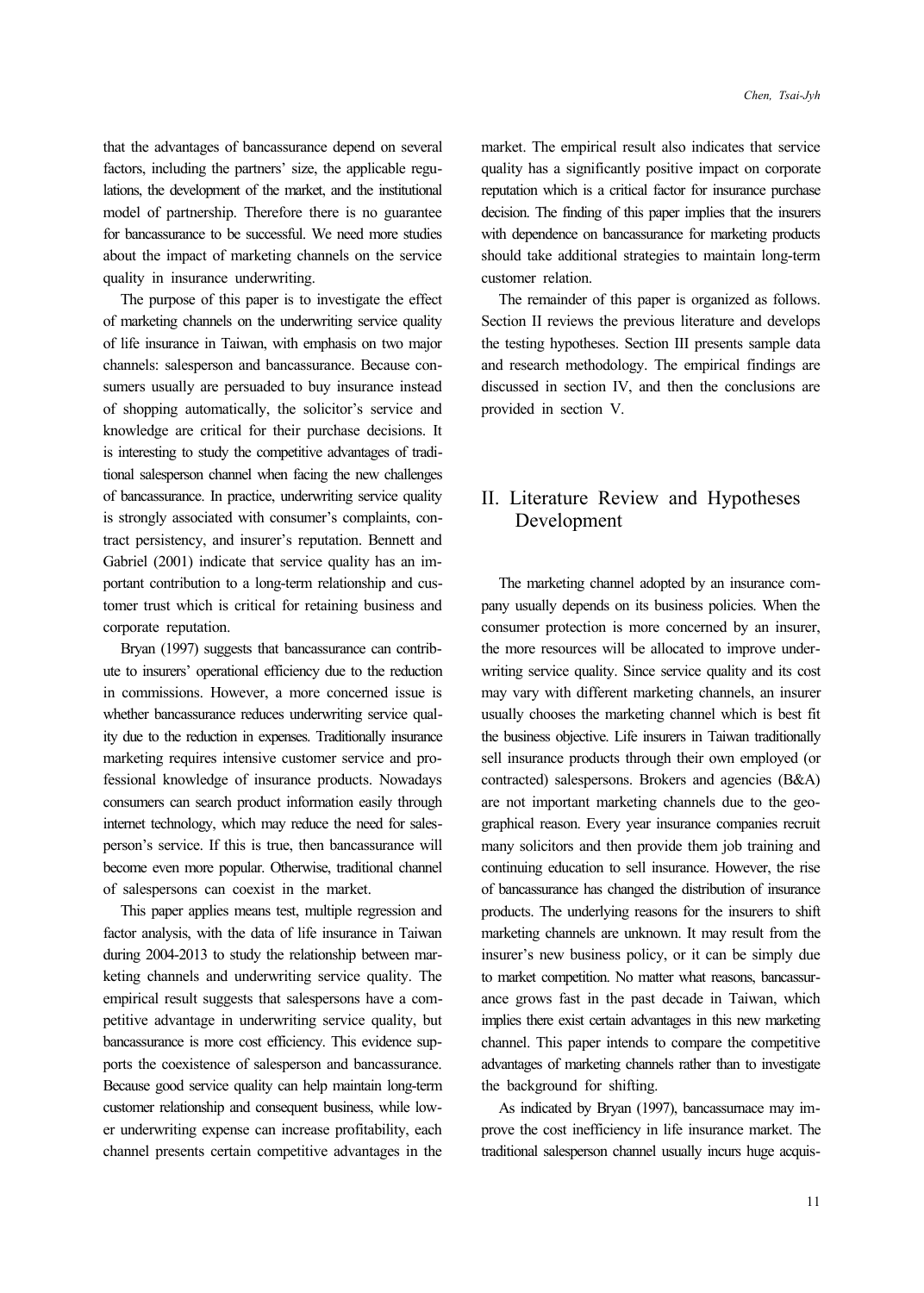ition cost due to the sales commissions. Okeahalam (2008) suggests that bancassurance may reduce service fees and prices. Fields, Fraser, and Kolari (2007) find that bancassurance can provide positive gains for the shareholders. Swiss Re (2007) also suggests that bancassurance may reduce transaction cost for the consumers. According to the literature, it is expected that bancassurance can reduce underwriting expenses because of the reduction in providing service, compared to traditional salesperson channel. Thus the testing hypothesis is:

H1: Underwriting expenses increase (decrease) when insurers depend on more on salespersons (bancassurance) in marketing their insurance products.

Although cross-selling through bancassurance helps to expand insurance business, previous literature (Bryan, 1997) argues that underwriting service by banks cannot be as good as by salespersons because bank tellers lack the knowledge of insurance products. As most consumers are induced by the solicitors to demand insurance products, instead of shopping automatically, the solicitor's competence and selling tactics can influence service quality and buyers' perception of trust. Sandhu and Bala (2011) analyze the customers' evaluation of the service quality of life insurance and find that proficiency, physical and ethical excellence, and functionality is the top three important factors for evaluation. Since bank teller usually sells simple insurance products with limited knowledge, it is doubtful whether bancassurance can provide service with quality equivalent to the salespersons of insurance companies.

Kumar, Manjunath, and Shivashankar (2012) indicate that service quality implies customer's judgment regarding a product's overall excellence or superiority. Choudhury (2013) studies the relation between perceived service quality and customers' purchase intentions for banking products and finds that reliability is the crucial determinant. Insurance shopping is especially connected with the trust on insurers because it is an intangible product. Intensive service is always required in the underwriting process, and service quality is critical to insurance consumption decision.

Barrese, Doerpinghaus, and Nelson (1995) show that independent agencies provide better service for auto insurance than direct writers. Berger, Cummins and Weiss

(1997) also suggest independent agencies have an advantage in service quality than the exclusive agents and employees. However, the service quality of bancassurance is still unknown yet due to the short history of this marketing channel. Therefore this paper tries to compare service quality between bancassurance and salesperson channel.<sup>1</sup> Since consumers' satisfaction will be higher for better service quality, their complaints about the insurers with good service are expected lower. Since salesperson usually can provide more service than a bank teller, the testing hypothesis is as follows.

H2: Consumers' complaints increase (decrease) when insurers depend on more on bancassurance (salespersons) in marketing their insurance products.

Dawkins and Reichheld (1990) consider that delivering quality service is an essential strategy for success in today's competitive business environment. Anderson, Fornell, and Lehmann (1994) define customer satisfaction as an overall evaluation based on the consumption experience with a good or service over time. It is believed that higher service quality can increase customers' trust on the product or its supplier, which is important for long-term buyer-seller relationship. Crosby, Evans, and Cowles (1990) argue that trust is a critical component of relationship marketing for the customers' future interaction with the salespersons.

Life insurance product itself has a long-term orientation in the buyer-seller relationship. The insurance contracts usually extend more than ten years. In insurance operations, selling insurance products can not guarantee the profitability for insurers because the acquisition cost in the early policy years may deplete the premiums. Only the persistent policies can generate profits for insurers through the continuing premium incomes and the consequent investment gains. Guenzi and Georges (2010) show that trust in the salespersons has a positive impact on a customer's intentions to re-buy. Holden (1990) suggests that salesperson characteristics (e.g., attitude and expertise), in addition to the product, can influence customers' trust on the supplier. Furthermore, Venetis and Ghauri

<sup>1</sup> According to table 1, the insurance business from other marketing channels such as B&A and mail order is trivial, and their data are unavailable. Therefore, the analysis only focuses on salesperson and bancassurance.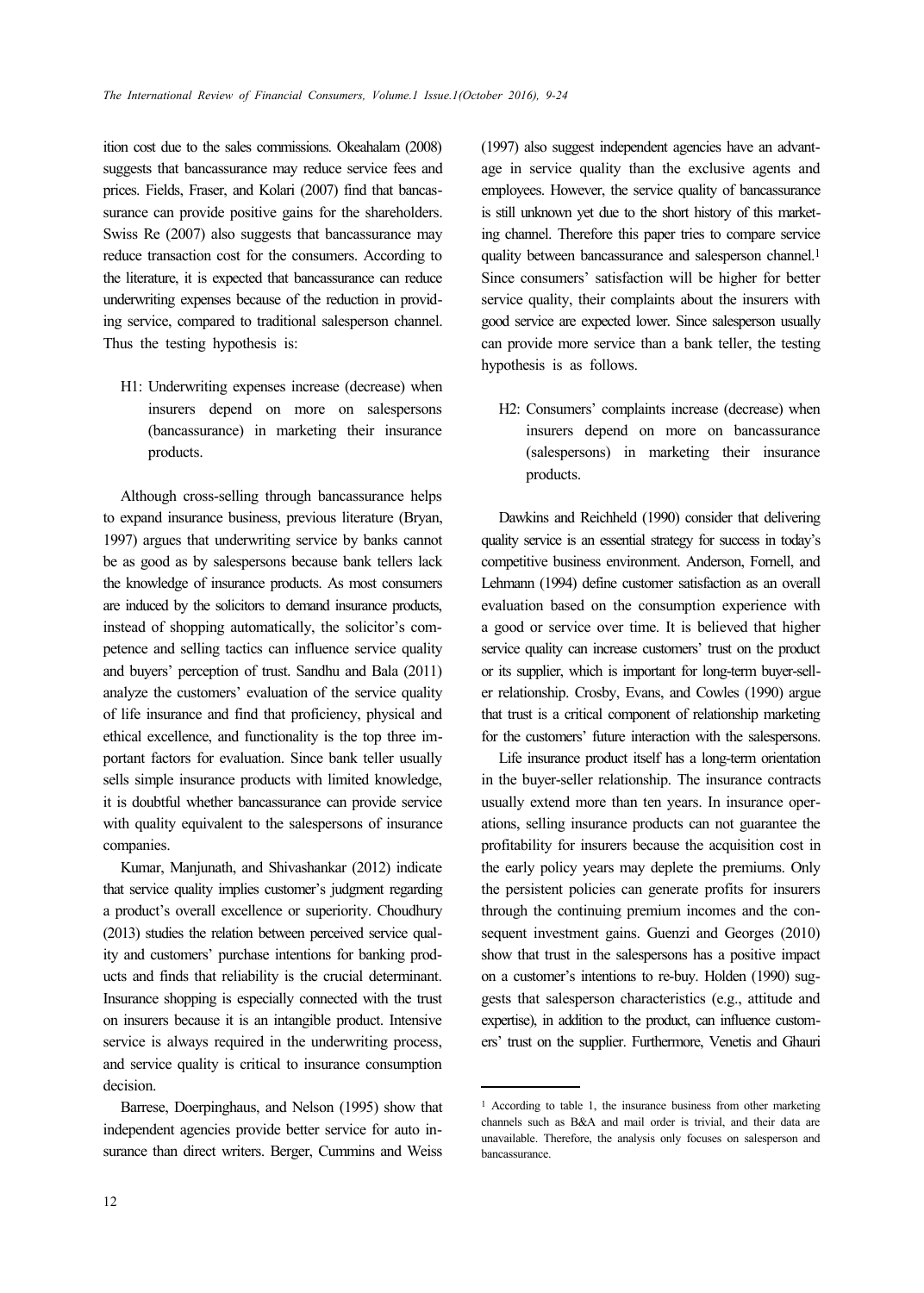(2004) suggest that service quality has an important contribution to long-term relationship and customer retention. Therefore, if salespersons can provide better service, it is expected that insurers can retain more customers through this marketing channel. In insurance industry the long-term customer relation is usually measured by contract persistency. Therefore this paper tests the following hypothesis.

H3: Contract persistency increases (decreases) when insurers depend on more on salespersons (bancassurance) in marketing their insurance products.

Since the value of insurance product arises from the insurer's promise to pay benefits, consumers' trust and confidence on the insurer is a decisive factor in purchasing decision. To have trust or confidence, a new buyer may listen to the recommendation from his/her families or friends. Because insurance shopping is not as frequent as food shopping, consumers cannot learn a supplier through repeated purchasing experience. Usually, corporate reputation can influence customer's trust, as indicated by Bennett and Gabriel (2001). Therefore the recommendation from other people is not negligible for an insurer to obtain and retain customers. Vegholm (2011) shows that corporate reputation can help maintain marketing relationship with customers for the banks.

Lemmink, Schuijf and Streukens (2003) indicate that service quality is one of the influential factors for building corporate reputation. Since insurance underwriting always involves intensive service, service quality is crucial to the insurer's reputation and long-term relationship with customers. If marketing through salespersons is superior to bancassurance in service quality due to their expertise on insurance selling, the corporate reputation of insurers relying on salespersons must be better. That is, the service quality from salespersons will be more impressive to consumers than that from bancassurance, which in turn makes a reputation for the insurers. Therefore the testing hypothesis is:

H4: Corporate reputation increases (decreases) when insurers depend on more on salespersons (bancassurance) in marketing their insurance products.

#### III. Sample and Research Methodology

#### A. Sample and Data

The sample used for the empirical study includes the life insurance companies in Taiwan during 2004-2013, and the data are retrieved from several public sources. The data of marketing channels are collected from Risk Management and Insurance Magazine (RMIM)2 and Taiwan Insurance Institute. The data to measure underwriting service quality include underwriting expense, complaint ratio, dispute ratio, and contract persistency, which are collected from Taiwan Insurance Institute and Financial Supervisory Commission. The data for firm characteristics and financial variables are retrieved from the annual reports of insurance companies.

The measurement of corporate reputation is represented by the ranking of "the most recommended" insurers surveyed by RMIM. Corporate reputation usually is regarded as a composite of understanding, perception, and belief about the activities of business. There is no unique measurement for corporate reputation in the literature, as summarized by Gatzert (2015). This paper follows Roberts and Dowling (2002), which uses "America's Most Admired Corporation" surveyed by Fortune magazine to represent corporate reputation. Therefore the ranking of "the most recommended insurers" surveyed by RMIM is used as the proxy for corporate reputation. RMIM surveys are based on a sample of around 1500 randomly chosen life insurance customers every year, with 95% confidence interval, and maximum sampling error is 2.5%. The customers evaluate the insurers based on ten aspects of their operations, including service after sales, efficient claim adjusting, honest operation, salesperson's quality, financial strength, insurance products, corporate popularity, social performance, no negative news, and affiliation to a financial holding company. The ranking is an integrated measurement and regarded as a sound and reliable index. It has been performed for more than twenty years (since 1993) and is well recognized in Taiwan insurance market.

<sup>2</sup> RMIM is the leading magazine of insurance in Taiwan, like A. M. Best Review in the US.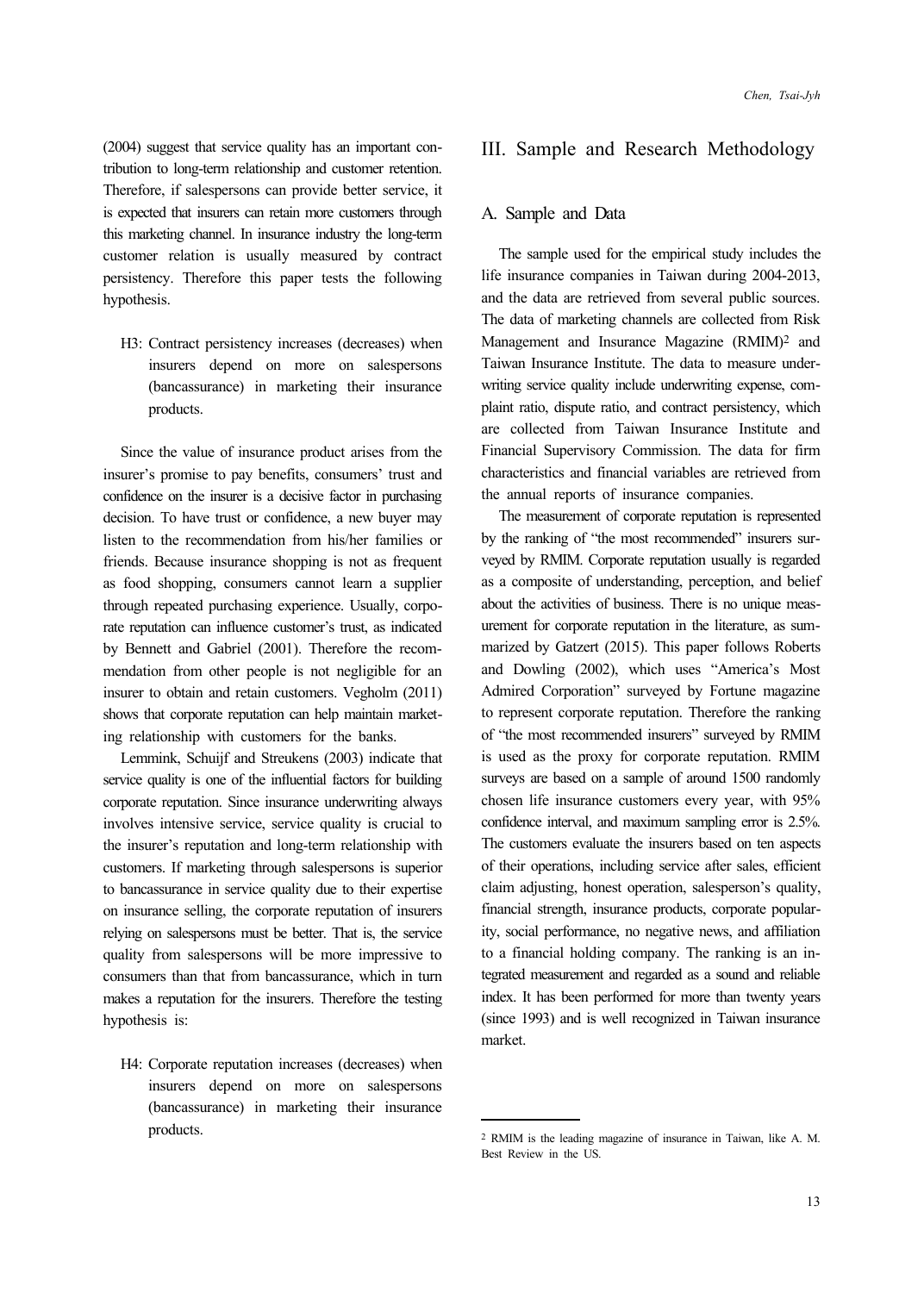#### B. Research Methodology and Variables

In order to study the competitive advantages in service quality of different marketing channels for life insurance, this paper applies several analytical methods. First, this paper conducts Pearson correlation between the marketing channels and underwriting service quality. The variables to measure service quality include complaint ratios for loss-adjusting and other reasons, loss-adjusting dispute ratio, and contract persistency. Second, the insurers strongly relying on salespersons (bancassurance) to sell insurance products are compared with other insurers for their underwriting performance, based on t-test for means and Wilcoxon test for medians. That is, the insurers with more than 50% of the premium incomes of new contracts from salespersons (bancassurance) are compared with those relying on other channels to sell insurance.

Next, this paper applies OLS multiple regression analysis to investigate the effect of marketing channel on underwriting performance, including business expenses, service quality, and corporate reputation respectively. The OLS regressions may provide some insights for the impact of marketing channels. Since underwriting performance may be influenced by other firm characteristics as well as marketing channels, this paper selects some control variables for the firm characteristics such as organizational form and financial strength. The OLS models for the testing hypotheses are as follows.

$$
lnExp_{it} = \alpha 1 + \beta 1Channel_{it} + \sum \beta_j FirmCharacteristics_{ijt} + \varepsilon_{it} \qquad (1)
$$

$$
Satisf_{it} = \alpha 2 + \lambda 1 \, Channel_{it} + \Sigma \lambda j \, Firm \, Characteristics_{it} + \mathbf{v}_{it} \quad (2)
$$

$$
Replace_{it} = \alpha 3 + \varphi 1 \,Channel_{it} + \sum \varphi_j \, Frame Characteristics_{ijt} + \varphi_{it} \quad (3)
$$

In equation (1) dependent variable *lnExp* is the natural logarithm of business expense which is non-commission expenditure for insurance business and may influence underwriting service quality. The explanatory variable *Channel* is the percentage of premiums of new contracts from specific marketing channel such as salesperson (*Sales*), bancassurance (*Bank*), agency and broker (*Agency*), and mail order (*Mail*). In equation (2), the dependent variable *satisf* is consumer satisfaction measured by complaint ratios, dispute ratio, and contract persistency respectively. The complaint ratios *Cmplnt* is the number of total complaints to the number of policies.

The total complaint ratio can be further distinguished into a complaint related to loss-adjusting *Coa*, and complaint not related to loss-adjusting *Cona*. Dispute ratio *Dispute* is the ratio of the number of lawsuits for loss-adjusting to the number of loss-adjusting applications. Contract persistency rates *P13* and *P25* are ratios of insurance policies remain effective after issued for 13 months and 25 months. Equation (3) is to investigate the relationship between insurer's corporate reputation *Repute* and marketing channel. The variable for corporate reputation *Repute* is measured by the ranking of "the most recommended insurers" surveyed by RMIM. Since the best insurer is ranked 1 and the worst is around 303, this paper transforms the rank to score by the formula, *Repute*  $= (30 - \text{rank})$ , to avoid the reverse relationship between reputation and other variables.

Higher underwriting service quality requires more business expenditure spent by the insurer. Consumers' complaints and contract termination frequently result from unsatisfied service quality which cannot be observed directly. Conceptually the effect of service quality on insurer's expense and consumers' satisfaction can be expressed as the following equations.4

$$
lnExp_{it} = \mu 1 + \theta_1 Quality_{it} + \Sigma \theta_k factor_{ikt} + \varepsilon_{it}
$$
\n(4)

$$
CmpInt_{it} = \mu_2 + \psi_1 \t{Quality}_{it} + \sum_{k} \t{factor}_{ikt} + \varepsilon_{it}
$$
\n
$$
(5)
$$

$$
P13_{it} = \mu 3 + \tau 1 \t{Quality}_{it} + \Sigma \t{tkfactor}_{ikt} + \varepsilon_{it}
$$
 (6)

Then the latent variable *Quality* for the unobservable service quality can be extracted by way of factor analysis (Johnson and Wichern, 1998).

This paper considers the insurer's reputation as a final outcome of the overall underwriting performance. The marketing channel may result in different service quality. Consumers are not expected to recommend an insurer if they were not satisfied with that insurer, which implies

<sup>3</sup> The number of life insurers in Taiwan is about 28~30 during the years 2004-2013. The rank for the worst one is the number of insurers in that year.

<sup>4</sup> The variables for measuring consumer satisfaction with underwriting service in equation (2) includes six variables, *complnt*, *coa*, *cona*, *dispute*, *p13* and *p25*. However, *coa* and *cona* are components of *cmplnt*, and *p25* is highly related to *p13*. Besides, dispute may result from insurance contract itself instead of service quality. Therefore, only *complnt* and *p13* as well as *lnexp* are taken for factor analysis.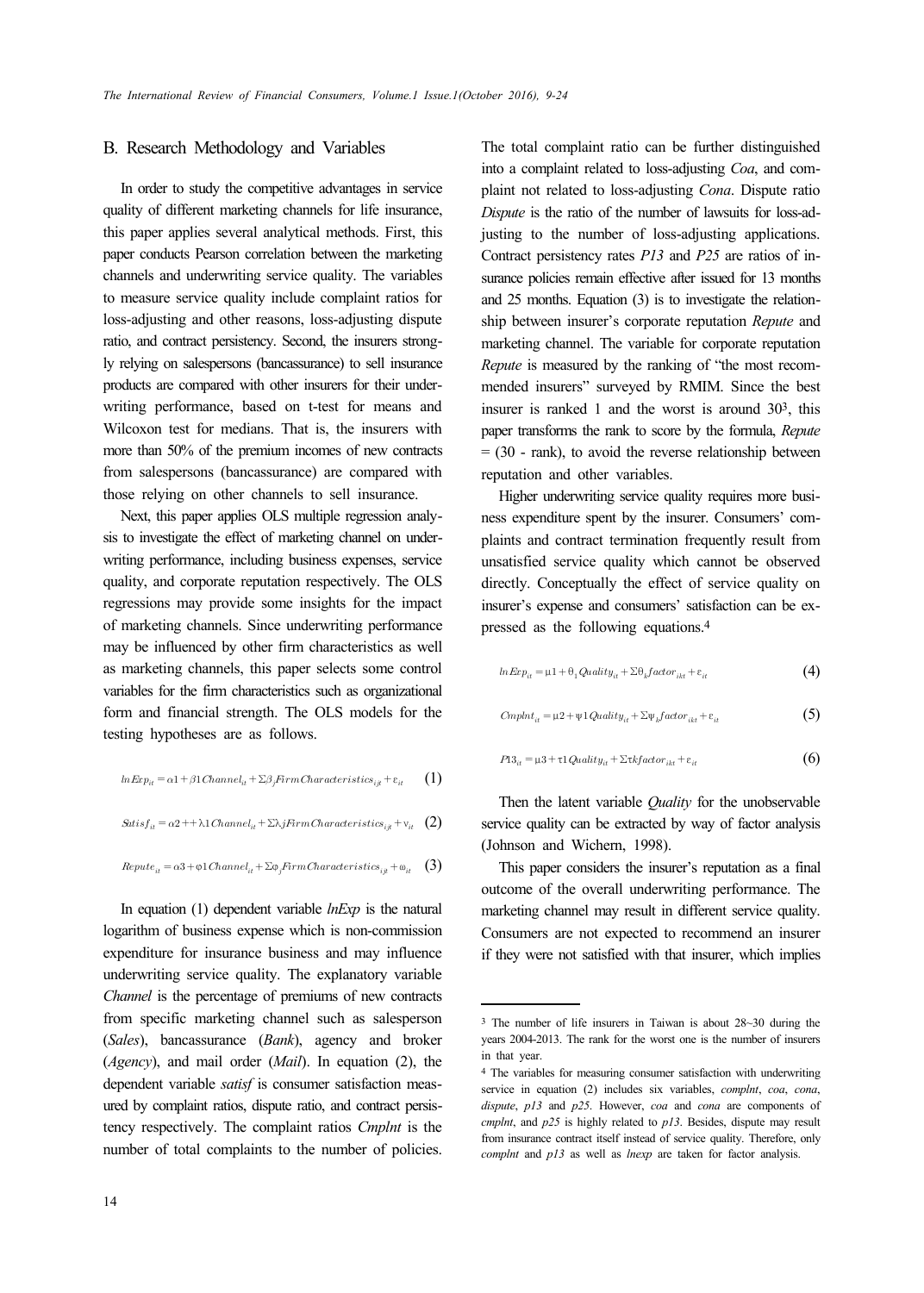| Variable       | N   | Mean   | Std Dev | Minimum          | Maximum |
|----------------|-----|--------|---------|------------------|---------|
| Sales          | 208 | 35.845 | 35.355  | $\boldsymbol{0}$ | 100.0   |
| Bank           | 208 | 44.742 | 34.623  | $\boldsymbol{0}$ | 100.0   |
| Agency         | 208 | 14.034 | 24.662  | $\boldsymbol{0}$ | 100.0   |
| Mail           | 208 | 5.045  | 13.543  | $\boldsymbol{0}$ | 75.55   |
| lnExp          | 293 | 7.094  | 1.260   | 3.562            | 9.978   |
| Cmplnt         | 292 | 0.288  | 0.375   | $\boldsymbol{0}$ | 2.714   |
| Coa            | 292 | 0.105  | 0.157   | $\boldsymbol{0}$ | 1.462   |
| Cona           | 292 | 0.183  | 0.314   | $\boldsymbol{0}$ | 2.651   |
| Dispute        | 290 | 0.021  | 0.048   | $\boldsymbol{0}$ | 0.645   |
| PI3            | 277 | 88.796 | 11.305  | $\boldsymbol{0}$ | 99.66   |
| P25            | 271 | 81.757 | 13.257  | $\mathbf{0}$     | 99.67   |
| Repute         | 287 | 15.185 | 8.217   | $\boldsymbol{0}$ | 29.0    |
| Debtr          | 294 | 95.144 | 14.038  | 8.967            | 139.51  |
| $ln$ Prem $NC$ | 296 | 14.994 | 3.304   | $\boldsymbol{0}$ | 19.255  |
| <b>FHC</b>     | 318 | 0.160  | 0.368   | $\boldsymbol{0}$ | 1.0     |
| FI             | 318 | 0.447  | 0.498   | $\boldsymbol{0}$ | 1.0     |

**Table 2.** Summary of the Sample Statistics

service quality related to the corporate reputation of an insurer. Thus this paper extends the empirical investigation to study following relationship.

$$
Quality_{it} = \alpha 1 + \beta 1Channel_{it} + \Sigma \beta jFirmCharacteristics_{it} + \varepsilon_{it} \tag{7}
$$

$$
Replace_{it} = \alpha 2 + \lambda 1 \t{Quality}_{it} + \t{Ex}_{if} \\ \t{Firm} \\ \t{Characteristics}_{it} + \nu_{it} \qquad \textbf{(8)}
$$

Several firm characteristics variables are selected based on previous literature. Debt ratio (*Debtr*) is an important measure for the financial strength of an insurer because consumers are always concerned with the solvency of insurance policy. The natural logarithm of premium incomes of new contracts (*lnPremNC*) is taken to measure the business size of an insurer.5 There are two dummy variables for the organizational form of insurers. The first one is *FHC* to indicate an insurer being a subsidiary of a financial holding company in Taiwan, and *FHC*=1 if yes, otherwise=0. FHC background implies stronger financial strength and cross-selling opportunity due to the affiliated bank. The other dummy variable *FI* is to indicate an insurer owned by a foreign insurer with more than 50 % of equities, and  $FI = 1$  if yes, otherwise = 0. Foreign insurers usually have smaller firm size and different marketing approaches. The definitions of variables are listed in the appendix. The summary of statistics for the sample used in the empirical analysis is listed in table 2.

## IV. Empirical Results

Table 3 exhibits the Pearson correlations of marketing channels and the measurements of underwriting service quality. The result shows that business expense is positively related to salesperson but negatively related to the other three channels. This result is consistent with the outcomes of other quality variables. As expected, the more expense spent by an insurer usually implies the better service. The ratios of complaint and dispute are significantly and negatively related to the salesperson, while the contract persistency and reputation are significantly and positively related to salesperson. On the other hand, the Pearson correlations between quality measurements and bancassurance are opposite to those based on salesperson. Most of the correlations for the agency

<sup>5</sup> Instead of total assets, this paper takes premiums for the insurer size because premiums are more relevant to underwriting service. These two variables are highly correlated and thus should not be included together in a model.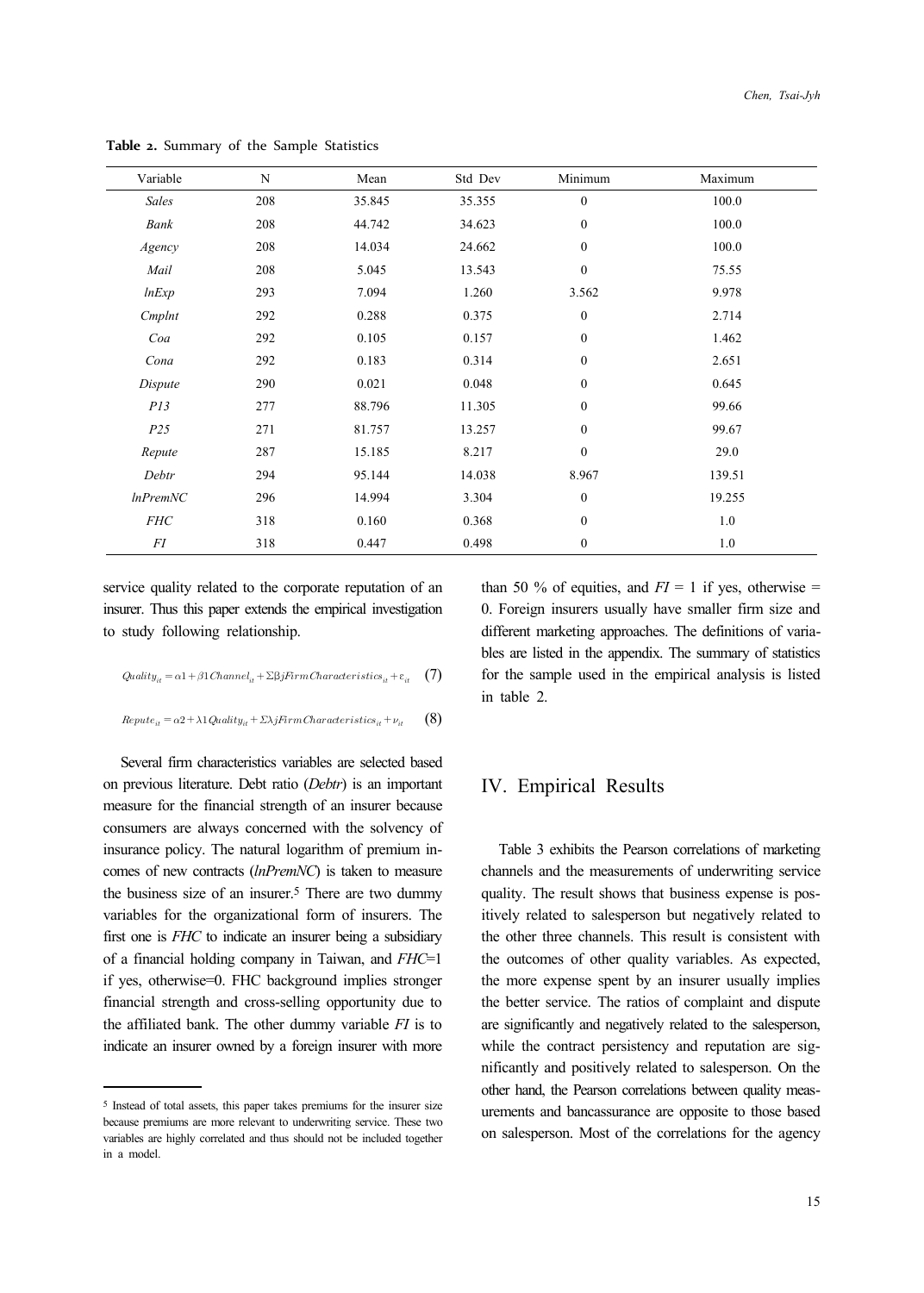|              | lnExp                 | Cmplnt               | Coa         | Cona                   | Dispute               | PI3                  | P <sub>25</sub>       | Repute                 |
|--------------|-----------------------|----------------------|-------------|------------------------|-----------------------|----------------------|-----------------------|------------------------|
| <b>Sales</b> | $0.487***$            | $-0.261$ ***         | $-0.207$ ** | $-0.199$ <sup>**</sup> | $-0.139$ <sup>*</sup> | $0.173$ <sup>*</sup> | $0.189$ <sup>**</sup> | $0.479***$             |
|              | (<.001)               | (0.001)              | (0.003)     | (0.004)                | (0.049)               | (0.016)              | (0.009)               | (< 001)                |
| Bank         | $-0.137$ <sup>*</sup> | $0.154$ <sup>*</sup> | 0.116       | $0.122+$               | 0.111                 | $-0.095$             | $-0.115$              | $-0.200$ <sup>**</sup> |
|              | (0.050)               | (0.028)              | (0.100)     | (0.082)                | (0.117)               | (0.190)              | (0.115)               | (0.005)                |
| Agency       | $-0.409$ ***          | 0.094                | $-0.011$    | $0.120+$               | $-0.022$              | $-0.030$             | $-0.054$              | $-0.313***$            |
|              | (<.001)               | (0.183)              | (0.873)     | (0.089)                | (0.760)               | (0.677)              | (0.462)               | (<.001)                |
| Mail         | $-0.179$ <sup>*</sup> | $0.117+$             | $0.264***$  | $-0.005$               | $0.118+$              | $-0.194$ **          | $-0.131+$             | $-0.216$ **            |
|              | (0.010)               | (0.096)              | (<0.001)    | (0.940)                | (0.094)               | (0.007)              | (0.071)               | (0.002)                |

**Table 3.** Pearson Correlation between Marketing Channel and Service Quality

Correlation coefficients are listed with p-values in the parentheses. ρ(sales, bank) = -0.7021; ρ(sales, agency) = -0.287; ρ (sales, mail) = -0.289;  $\rho$ (bank, agency) = -0.384;  $\rho$ (bank, mail) = -0.022.

Significance levels: + p<0.1; \* p<0.05; \*\* p<0.01; \*\*\* p<0.001. The correlations among the variables of underwriting service quality are omitted..

channel are insignificant although their signs are similar to those of bancassurance. The result for mail channel also similar to that of bancassurance, except for the insignificantly negative relation with the complaint ratio of non-adjusting (*Cona*).

The result of table 3 provides an initial insight that marketing channels do influence the underwriting service quality; however, their effects are unknown. This paper conducts a further compariso of service quality for the insurers with differentiated dependence on salespersons (bancassurance).6 First, the insurers are separate into two groups based on their new business: less than 50% of the new business from salespersons, and otherwise. The result of table 4a, according to the t-test on means, shows that insurers with less than 50% of new business from salespersons present significantly worse service quality in all the measurements, such as higher ratios of complaint and dispute and lower persistency. Consequently, the reputation of the insurers relying less on salespersons is lower than that of the other group. The Wilcoxon tests on medians also indicate that there is a significant difference between the two groups of insurers in terms of business expense, complaint ratio, and corporate reputation between the two groups of insurers.

Table 4b is the comparison between the insurers with new business relying on bancassurance. The outcomes of t-test and Wilcoxon test are consistent. That is, the insurers with more than 50% of new business from bancassurance incur significantly lower business expense and

higher complaint ratio. The contract persistency is also higher for the group of insurers with less bancassurance. Consequently, the reputation of the insurers with less dependence on bancassurance is higher than the other group. Although the differences in detailed complaint ratios, dispute ratio, and 13-month persistency are insignificant, they still show consistent signs. In general, these empirical evidences suggest that marketing channels can have a significant impact on the underwriting service quality and corporate reputation of an insurer.

The regression analyses for the relationship between underwriting service quality and marketing channels are shown in tables 5a and 5b for salesperson and bancassurance respectively. The result indicates marketing through salespersons has a significantly positive impact on business expense, but a negative impact if through bancassurance. This outcome supports hypothesis 1 that insurers may incur more business expense when relying on salespersons to distribute insurance products. The result implies that bancassurance does have competitive advantages in saving business expenses

The debt ratio is negatively related to business expense, which implies insurers with better financial strength can spend more in underwriting service. Premiums of new business have a significantly positive relation with business expense as expected because selling more contracts require more underwriting service. FHC background also is significantly and positively related to business expense, which probably is due to better financial strength. The background of FI does not have a significant relation to business expense. The results of tables 5a and 5b are consistent for these variables of firm characteristics.

The empirical result shows that the marketing channels

<sup>6</sup> The following paragraphs omit the discussions on agency and mail order because the market shares of these two channels are quite small (see table 1) and their impacts are insignificant.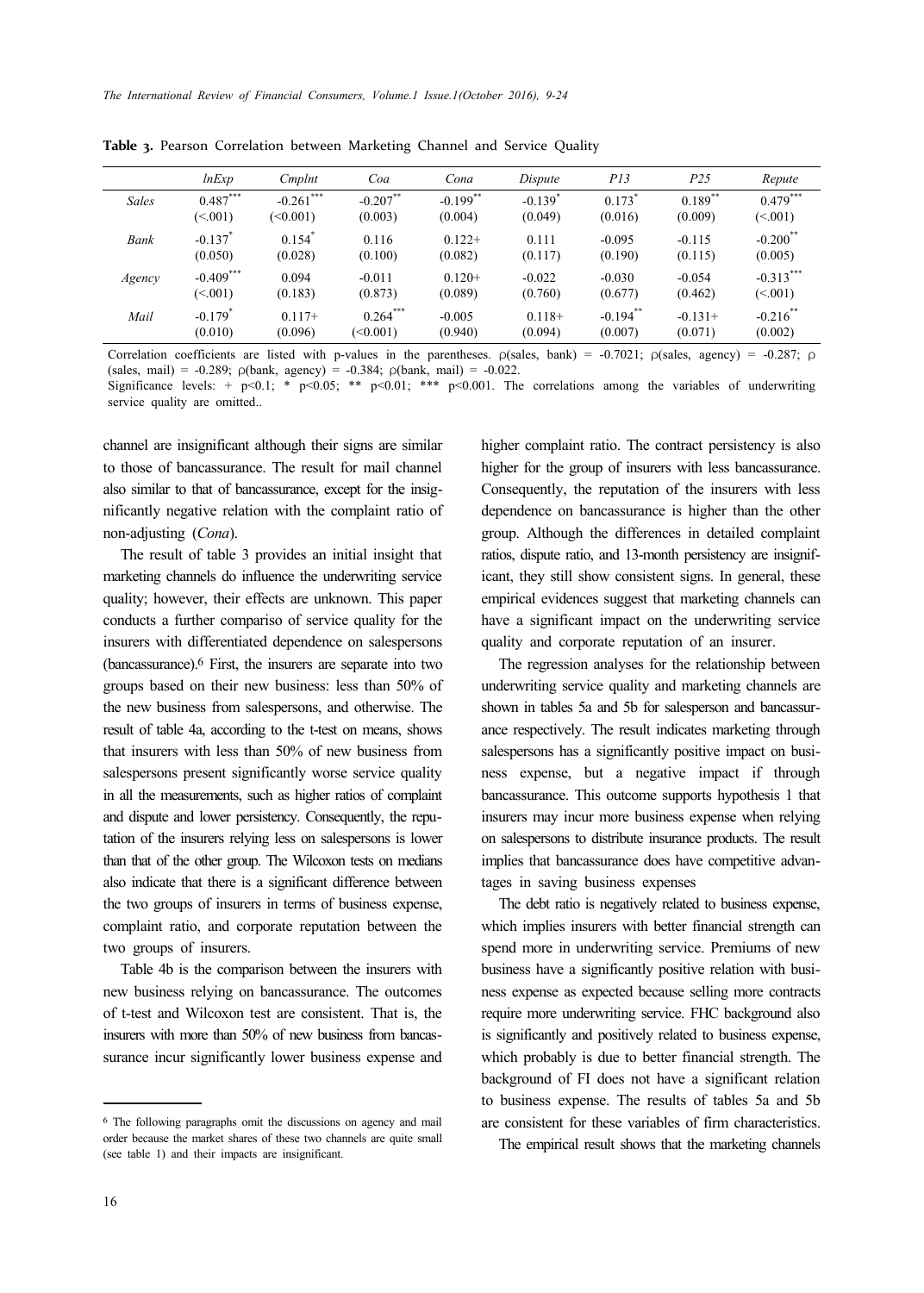| Variable        | Sales $\leq 0.5$ | Sales $\geq 0.5$ | t Value              | Wilcoxon Z           |
|-----------------|------------------|------------------|----------------------|----------------------|
|                 | Mean (std.dev)   | Mean (std.dev)   | $Pr$  t              | Pr >  Z              |
| lnExp           | 6.7282           | 7.9187           | $-7.36***$           | $6.61***$            |
|                 | (1.0578)         | (1.1794)         | (<.001)              | (<.001)              |
| Cmpln           | 0.3039           | 0.1525           | $4.25***$            | $-2.64$ **           |
|                 | (0.3841)         | (0.1053)         | (<.0001)             | (0.008)              |
| Coa             | 0.1059           | 0.0624           | $2.61^*$             | $-1.05$              |
|                 | (0.1790)         | (0.0519)         | (0.010)              | (0.295)              |
| Cona            | 0.1979           | 0.0901           | $3.67***$            | $-1.91$ <sup>+</sup> |
|                 | (0.3216)         | (0.0770)         | (<.001)              | (0.056)              |
| Dispute         | 0.0253           | 0.0130           | $2.10^*$             | $-0.92$              |
|                 | (0.0646)         | (0.0139)         | (0.037)              | (0.358)              |
| P13             | 89.1253          | 91.7086          | $-2.35$ <sup>*</sup> | 1.50                 |
|                 | (10.5009)        | (4.6429)         | (0.019)              | (0.134)              |
| P <sub>25</sub> | 81.9969          | 85.2759          | $-2.34$ <sup>*</sup> | 1.54                 |
|                 | (12.4939)        | (6.8438)         | (0.020)              | (0.1232)             |
| Repute          | 12.5426          | 20.1972          | $-7.06***$           | $6.35***$            |
|                 | (7.2532)         | (7.5017)         | (<.001)              | (<.001)              |
| Sample size     | 134              | 71               |                      |                      |

**Table 4a.** Comparisons of Service Quality between Insurers ‐ Salesperson

Significance levels: + p<0.10; \* p<0.05; \*\* p<0.01; \*\*\* p<0.001.

| Variable        | bank $\leq 0.5$ | bank $\geq 0.5$ | t Value              | Wilcoxon Z           |
|-----------------|-----------------|-----------------|----------------------|----------------------|
|                 | Mean (std.dev)  | Mean (std.dev)  | Pr >  t              | Pr >  Z              |
| lnExp           | 7.3295          | 6.9343          | $2.34^{*}$           | $-2.41$ <sup>*</sup> |
|                 | (1.3813)        | (1.0240)        | (0.020)              | (0.016)              |
| Cmplnt          | 0.2006          | 0.3075          | $-2.35^*$            | $1.97^*$             |
|                 | (0.2833)        | (0.3578)        | (0.020)              | (0.049)              |
| Coa             | 0.0742          | 0.1093          | $-1.62$              | 0.418                |
|                 | (0.0749)        | (0.2003)        | (0.107)              | (0.676)              |
| Cona            | 0.1264          | 0.1982          | $-1.91$ <sup>+</sup> | $1.938^{+}$          |
|                 | (0.2681)        | (0.2658)        | (0.057)              | (0.053)              |
| Dispute         | 0.0161          | 0.0264          | $-1.34$              | $-0.869$             |
|                 | (0.0180)        | (0.0741)        | (0.184)              | (0.385)              |
| PI3             | 91.2126         | 88.8756         | $1.81$ <sup>+</sup>  | $-0.619$             |
|                 | (4.6423)        | (11.7075)       | (0.072)              | (0.536)              |
| P <sub>25</sub> | 84.7523         | 81.5613         | $2.01^*$             | $-1.130$             |
|                 | (7.0894)        | (13.6252)       | (0.046)              | (0.259)              |
| Repute          | 16.8447         | 13.5773         | $2.87$ **            | $-2.861$ **          |
|                 | (8.6373)        | (7.3695)        | (0.005)              | (0.004)              |
| Sample size     | 107             | 98              |                      |                      |

**Table 4b.** Comparisons of Service Quality between Insurers ‐ Bancassurance

Significance levels: + p<0.10; \* p<0.05; \*\* p<0.01; \*\*\* p<0.001.

significantly influence the complaint ratios. The salesperson has a significantly negative impact on the complaint ratios, no matter the complaints are loss-adjusting related or not. On the other hand, bancassurance has a significantly positive relation with the complaint ratios. This evidence supports hypothesis 2 and suggests that salesperson provides better underwriting service. The opposite effect on complaints from the two marketing channels indicates the competitive advantages of salesperson in underwriting service. Most of the firm characteristics variables are not significantly related to complaint ratios, except for the FI background. The foreign insurers in Taiwan are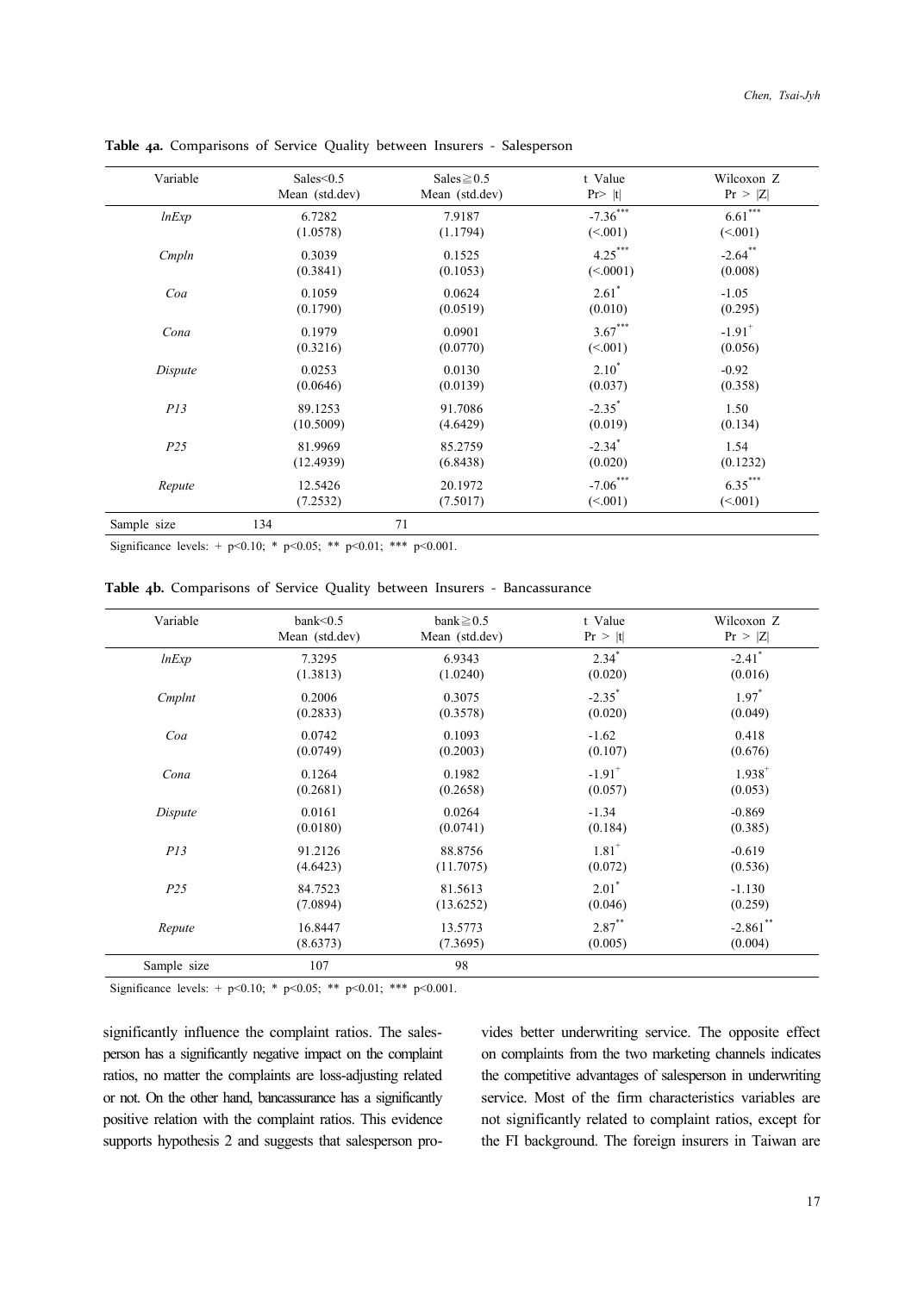|                | lnExp       | Cmplnt                | Coa         | Cona                 | Dispute   | P13                  | P <sub>25</sub>      | Repute       |
|----------------|-------------|-----------------------|-------------|----------------------|-----------|----------------------|----------------------|--------------|
| Intercept      | $4.475***$  | $-0.046$              | 0.018       | $-0.064$             | 0.026     | $88.247***$          | $82.552***$          | $11.946$ **  |
|                | (<.001)     | (0.814)               | (0.848)     | (0.704)              | (0.499)   | (< 001)              | (<.001)              | (0.003)      |
| Sales          | $0.014***$  | $-0.003***$           | $-0.001$ ** | $-0.002$ **          | $-0.0002$ | $0.034$ <sup>*</sup> | $0.045$ <sup>*</sup> | $0.093***$   |
|                | (<.001)     | (<.001)               | (0.003)     | (0.003)              | (0.124)   | (0.055)              | (0.035)              | (< 001)      |
| Debtr          | $-0.013$ ** | 0.003                 | 0.006       | 0.002                | 0.0001    | $-0.041$             | $-0.036$             | $-0.192$ *** |
|                | (0.009)     | (0.128)               | (0.515)     | (0.156)              | (0.774)   | (0.536)              | (0.663)              | (< 001)      |
| $ln$ Prem $NC$ | $0.218***$  | 0.005                 | 0.002       | 0.003                | $-0.001$  | 0.425                | 0.337                | $1.284***$   |
|                | (<.001)     | (0.543)               | (0.573)     | (0.691)              | (0.566)   | (0.298)              | (0.504)              | (<.001)      |
| <b>FHC</b>     | $0.601***$  | $-0.132$ <sup>*</sup> | $-0.047$    | $-0.084$             | 0.015     | 1.242                | 0.690                | 0.6737       |
|                | (<0.001)    | (0.044)               | (0.128)     | (0.132)              | (0.188)   | (0.504)              | (0.763)              | (0.592)      |
| FI             | 0.087       | $0.142$ **            | $0.060*$    | $0.082$ <sup>*</sup> | 0.003     | $-5.916***$          | $-7.684***$          | $-3.298$ **  |
|                | (0.543)     | (0.008)               | (0.018)     | (0.072)              | (0.747)   | (<0.001)             | (<.001)              | (0.002)      |
| $Adj-R2$       | 0.5694      | 0.1361                | 0.0833      | 0.0684               | 0.0036    | 0.1523               | 0.1493               | 0.4966       |
| F-value        | 54.95***    | $7.37***$             | $4.67***$   | $3.97***$            | 1.14      | $7.90***$            | $7.67***$            | $40.27***$   |
| (p-value)      | (<.001)     | (<.001)               | (<.001)     | (0.002)              | (0.338)   | (< 001)              | (<.001)              | (<.001)      |
| Sample size    | 205         | 203                   | 203         | 203                  | 202       | 193                  | 191                  | 200          |

**Table 5a.** Regression Result for Underwriting Service Quality ‐ Salesperson

Regression coefficients are listed with p-values in the parentheses. + p< 0.1; \* p<0.05; \*\* p<0.01; \*\*\* p<0.001.

Table 5b. Regression Result for Underwriting Service Quality - Bancassurance

|                | lnExp       | Cmplnt                | Coa                  | Cona      | Dispute  | PI3         | P <sub>25</sub> | Repute       |
|----------------|-------------|-----------------------|----------------------|-----------|----------|-------------|-----------------|--------------|
| Intercept      | $4.851***$  | $-0.106$              | $-0.002$             | $-0.104$  | 0.017    | $90.557***$ | $85.171***$     | $13.802***$  |
|                | (<.001)     | (0.596)               | (0.983)              | (0.542)   | (0.658)  | (< 001)     | (<.001)         | (<.001)      |
| Bank           | $-0.015***$ | $0.002$ **            | $0.001$ <sup>*</sup> | $0.002^*$ | 0.0001   | $-0.030$    | $-0.037$        | $-0.096***$  |
|                | (< 001)     | (0.001)               | (0.022)              | (0.010)   | (0.159)  | (0.1226)    | (0.121)         | (< 001)      |
| Debtr          | $-0.019***$ | $0.004*$              | 0.001                | $0.003+$  | 0.0002   | $-0.066$    | $-0.066$        | $-0.221***$  |
|                | (< 001)     | (0.048)               | (0.323)              | (0.075)   | (0.561)  | (0.337)     | (0.435)         | (< 001)      |
| $ln$ Prem $NC$ | $0.308***$  | $-0.010$              | $-0.003$             | $-0.007$  | $-0.002$ | 0.602       | 0.579           | $1.838***$   |
|                | (< 001)     | (0.234)               | (0.459)              | (0.324)   | (0.196)  | (0.136)     | (0.248)         | (<.001)      |
| <b>FHC</b>     | $0.659***$  | $-0.132$ <sup>*</sup> | $-0.046$             | $-0.086$  | 0.015    | 1.158       | 0.497           | 1.090        |
|                | (<.001)     | (0.049)               | (0.145)              | (0.132)   | (0.194)  | (0.537)     | (0.830)         | (0.398)      |
| FI             | 0.159       | $0.135^{*}$           | $0.058^*$            | $0.077+$  | 0.003    | $-5.924***$ | $-7.729$ ***    | $-2.806$ *** |
|                | (0.275)     | (0.013)               | (0.024)              | (0.097)   | (0.775)  | (< 001)     | (< 001)         | (0.008)      |
| Adj- $R2$      | 0.5614      | 0.1128                | 0.0660               | 0.0563    | 0.0016   | 0.1464      | 0.1399          | 0.4843       |
| F-value        | 53.23***    | $6.14***$             | $3.86^{**}$          | $3.41$ ** | 1.07     | $7.59***$   | $7.18***$       | 38.38***     |
|                | (< 001)     | (< 001)               | (0.002)              | (0.006)   | (0.381)  | (< 001)     | (< 001)         | (<.001)      |
| Sample size    | 205         | 203                   | 203                  | 203       | 202      | 193         | 191             | 200          |

Regression coefficients are listed with p-values in the parentheses. + p<0.1; \* p<0.05; \*\* p<0.01; \*\*\* p<0.001.

smaller in asset size and employee number, compared with the domestic insurers. Instead of hiring salespersons, the foreign insurers usually rely on bancassurance, agency, and mail order to distribute their insurance products. Therefore it is not surprising that FI background is positively related to complaints.

The regression analysis for dispute ratio shows that neither marketing channels nor firm characteristics are relevant variables. This outcome probably arises from the unfitness of the model since the explanation power (adj-R2) is low and the F-value is insignificant. The lawsuits for loss adjustment are usually connected with insurance contracts and loss-adjusting judgment which are less relevant to marketing channels. Although theoretically, the solicitors may mislead the consumers in interpreting insurance contracts to pursue their sales commissions, this phenomenon is unusual in practice due to the regulation for twisting.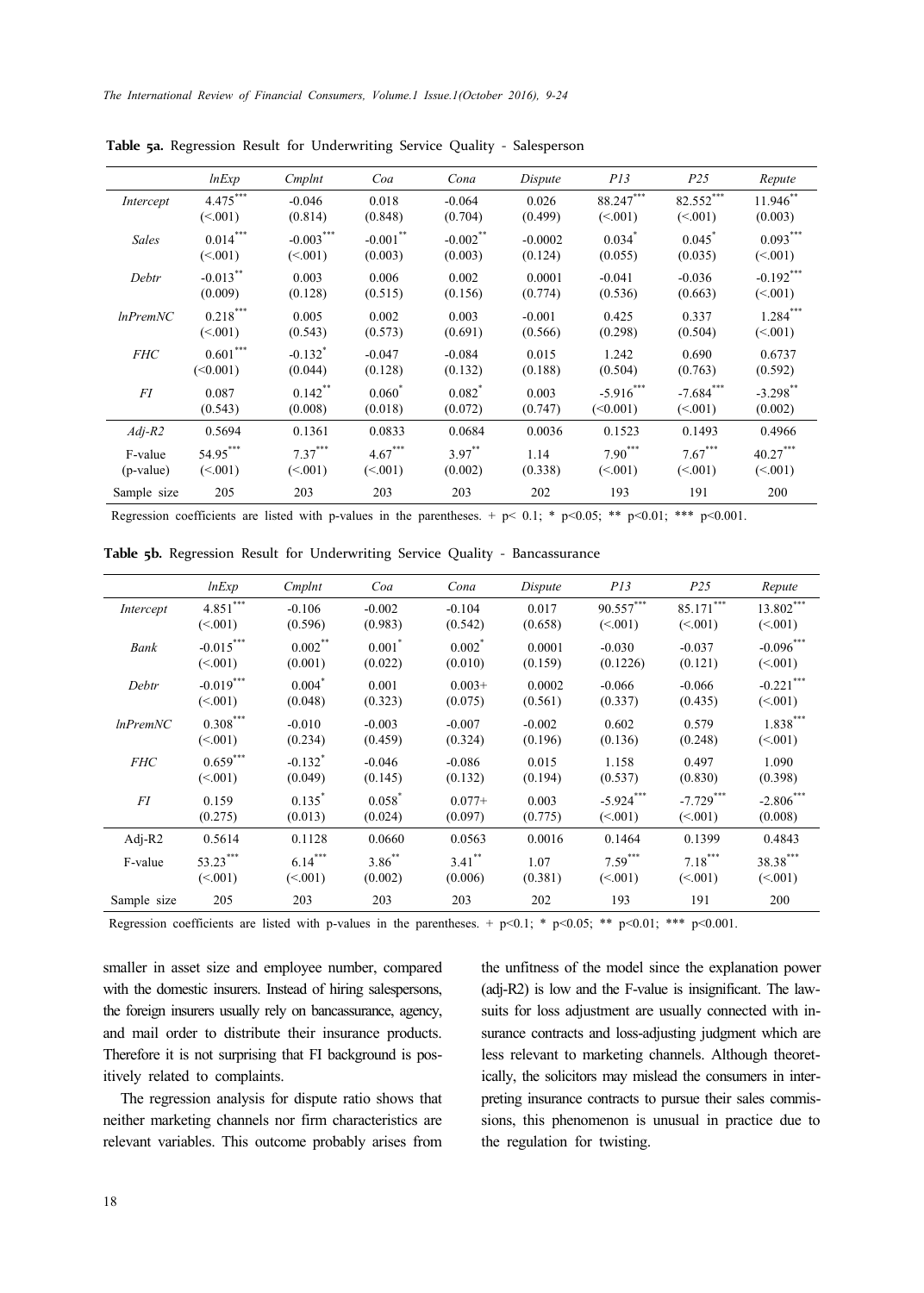The marketing channel of the salesperson has a significantly positive impact on contract persistency, either *P13* or *P25*. This result suggests that salesperson has a contribution in maintaining customers which is probably due to better service. Since the effect bancassurance is negative but insignificant, it is hard to claim that more dependence on bancassurance will reduce contract persistency. Therefore, the empirical evidence supports hypothesis 3 that contract persistency increases with the dependence on salesperson; however, it does not significantly decrease with the dependence on bancassurance. This finding suggests that salesperson marketing has comparative advantages in maintaining customers, which probably arise from more intensive service and long-term relationship. The firm characteristics variable *FI* has a significantly negative impact on contract persistency, which is consistent with the result for complaint ratios. The policyholders may terminate the insurance contracts if they have more complaints. As indicated in the above, foreign insurers in Taiwan usually distribute their products through channels other than salespersons. This evidence reinforces the contribution of salespersons in maintaining customer relationship.

The regression result of insurer's reputation shows that reputation is significantly and positively related to salesperson but negatively related to bancassurance. Thus hypothesis 4 is supported. This finding is consistent with the previous cases since complaint ratios are lower (higher) for insurers relying on salespersons (bancassurance). In addition to marketing channels, the corporate reputation of insurers is also affected by the firm characteristics. The higher debt ratio implies weaker financial strength, and foreign insurers usually have smaller asset size. Therefore insurer's reputation is negatively related these two variables. Premiums for new business have a positive relation with corporate reputation because consumers prefer to buy insurance from the insurers with a good reputation. FHC background does not contribute to insurer's reputation even though the affiliation with banks implies better financial support.

In summary, the overall results suggest that marketing channel has a strong relation with underwriting service quality, and salesperson presents better outcome in quality measurements than bancassurance. Additionally, the insurer's reputation is influenced by the marketing channels because underwriting service quality is an important determinant of corporate image.

To further investigate the relationship between marketing channel and underwriting service quality, this paper applies factor analysis to draw the latent variable of service quality through business expense (*lnExp*), complaint ratio (*Cmplnt*), and contract persistency (*P13*). The standardized scoring coefficients for (*lnExp*, *Cmplnt*, *P13*) are (0.45049, -0.47902, 0.47867). The regression analysis of underwriting service quality (*Quality*) and marketing channels is shown in table 6. The result indicates that service quality has a significantly positive relation with the salesperson and a negative relation with bancassurance, which supports previous findings. Debt ratio has a negative impact on service quality which is probably due to the insufficient financial resource. Premiums for new business are positively related to service quality since consumers usually prefer insurers with better service. Service quality also related to organizational background. FHC background positively influences service quality as predicted because of the support from affiliated financial institutes. FI background negatively influences service quality because the foreign insurers are small-sized and relying on marketing channels other than salespersons.

To consider the combined effect of marketing channel and firm characteristics, the interaction terms are included in the regression models. The result in table 6 shows that the explanation powers (adj-R2) of the models with interaction terms increases just marginally. Due to multicollinearity, most of the variables are insignificantly related to service quality7. Therefore marketing channel itself can be a determinant of service quality and the interaction with other firm characteristics does not enhance or mitigate the quality.

Finally, this paper analyzes the relationship between corporate reputation and service quality to investigate the connection between marketing channel, service quality and insurer's reputation. The result in table 7 shows that service quality has a significantly positive impact on corporate reputation no matter under the channel of salesperson or bancassurance. The relationship between salesperson and reputation is significantly positive, and it is significantly negative under bancassurance, which is consistent with the findings in tables 5a and 5b. The effects of firm characteristics are similar to the previous result,

<sup>7</sup> The variance inflation factors (VIF) in model Ib for the variables *Sales*, *Sales×Debtr* and *Sales×lnPremNC* are 396.94, 211.30 and 109.772. Similar situation exists for the bancassurance channel.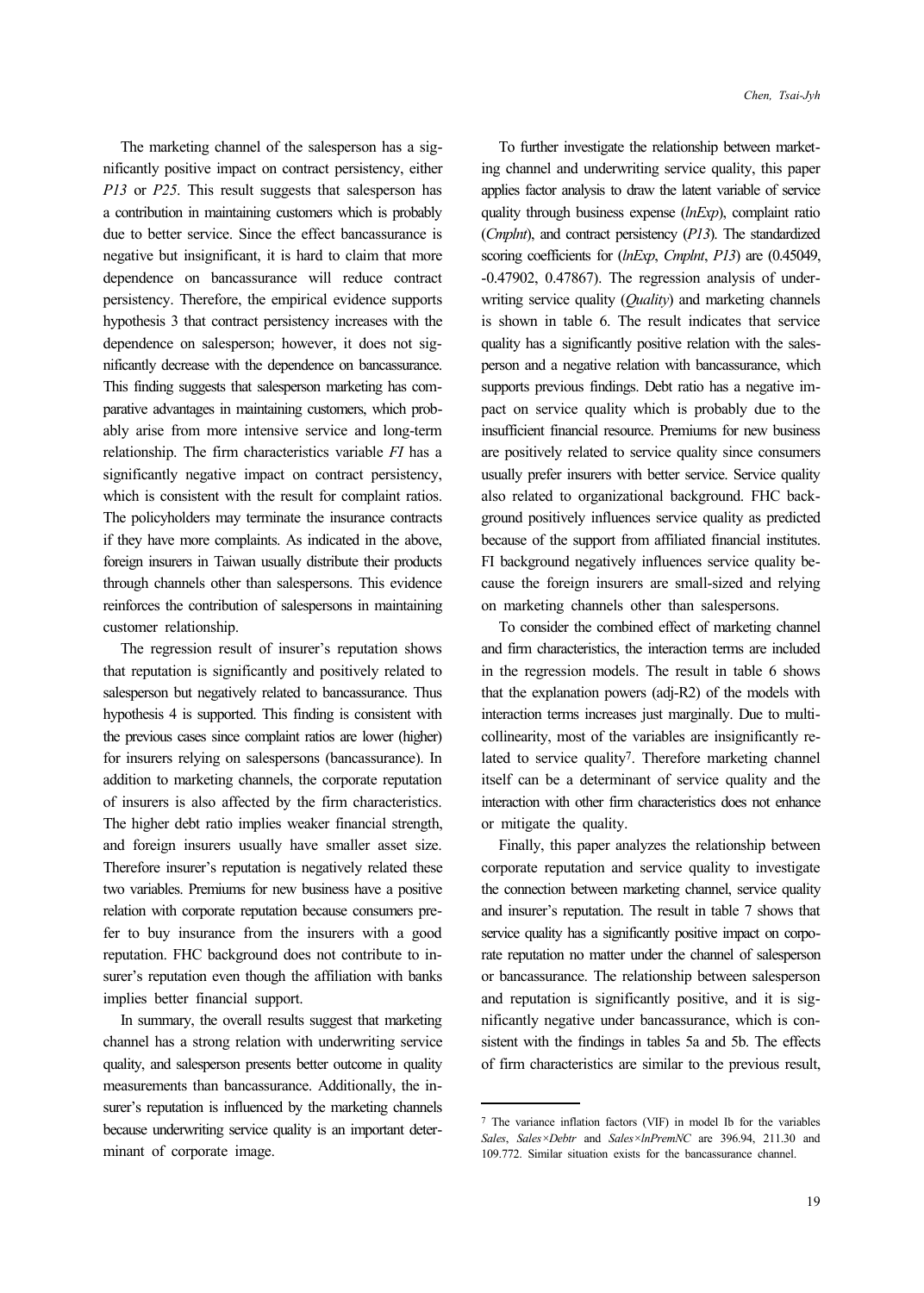*The International Review of Financial Consumers, Volume.1 Issue.1(October 2016), 9-24*

|                            | <i><u>Ouality</u></i><br>Ia       | Ouality<br>Ib          | Ouality<br><b>IIa</b>              | Ouality<br>IIb                         |
|----------------------------|-----------------------------------|------------------------|------------------------------------|----------------------------------------|
| Intercept                  | $-2.683***$<br>(0.002)            | $-1.822$<br>(0.126)    | $-1.895$ <sup>*</sup><br>(0.028)   | $-4.220$ **<br>(0.001)                 |
| Sales                      | $0.010^\mathrm{***}$<br>(<.001)   | $-0.017$<br>(0.538)    |                                    |                                        |
| <b>Bank</b>                |                                   |                        | $\textbf{-0.010}^{***}$<br>(<.001) | 0.039<br>(0.131)                       |
| Debtr                      | $-0.006$<br>(0.255)               | $-0.007$<br>(0.446)    | $-0.014$ *<br>(0.012)              | $-0.001$<br>(0.917)                    |
| $ln$ Prem $NC$             | $0.198^{\ast\ast\ast}$<br>(<.001) | $0.154$ **<br>(0.001)  | $0.251^{\ast\ast\ast}$<br>(<.001)  | $0.292\sp{^\ast\sp{^\ast}}$<br>(<.001) |
| FHC                        | $0.330^{*}$<br>(0.029)            | 0.214<br>(0.330)       | $0.335^{*}$<br>(0.031)             | 0.565<br>(0.108)                       |
| FI                         | $-0.315$ <sup>*</sup><br>(0.012)  | $-0.592$ **<br>(0.001) | $-0.306$<br>(0.017)                | $0.430^{*}$<br>(0.036)                 |
| $Channel \times Debtr$     |                                   | 0.00002<br>(0.931)     |                                    | $-0.0003$<br>(0.199)                   |
| $Channel \times In PremNC$ |                                   | 0.001<br>(0.134)       |                                    | $-0.001$<br>(0.384)                    |
| $Channel \times FHC$       |                                   | 0.002<br>(0.754)       |                                    | $-0.007$<br>(0.197)                    |
| $Channel \times FI$        |                                   | $0.007$ *<br>(0.038)   |                                    | $-0.016$ ***<br>(<.001)                |
| Adj-R2                     | 0.4700                            | 0.4770                 | 0.4498                             | 0.4940                                 |
| F-value                    | $34.70***$<br>(<.0001)            | $20.26***$<br>(<.0001) | $32.07***$<br>(<.0001)             | $21.61^{\ast\ast\ast}$<br>(<.0001)     |
| Sample size                | 191                               | 191                    | 191                                | 191                                    |

**Table 6.** Regression Result for Underwriting Service Quality

Regression coefficients are listed with p-values in the parentheses. \*  $p<0.05$ , \*\*  $p<0.01$ , \*\*\*  $p<0.001$ .

The variable *Channel* in the interaction terms means *Sales* in model Ib and *Bank* in model IIb.

and thus the discussion is omitted. The model Ia of table 7 has much higher explanation power than the model in table 5a where only *sales* is included. This result implies service quality, as well as marketing channel, can influence an insurer's reputation. The model Ib in table 7 shows that the interaction of salesperson channel and service quality also has a significantly positive impact on the reputation. This model Ib also shows even higher explanation power than the model Ia. Since the multicollinearity is not significant and the explanation power increases,8 the result implies that the salespersons with good service quality can further raise the insurer's reputation. The impact of bancassurance on corporate reputation remains negative as shown under model IIa, which is consistent with the finding in table 5b. The

interaction between bancassurance and service quality has a significantly negative relation with reputation. Again, the multicollinearity is not significant and the explanation power of the model increases.9 Because the insurers using bancassurance present lower service quality as indicated in the previous findings, the interaction of bank channel and service quality together will further reduce the insurer reputation.

The overall empirical findings suggest that marketing channel does have a significant connection with underwriting service quality. The traditional salesperson channel can provide better service to insurance consumers than bancassurance. The underwriting service quality, in turn, is an important determinant of corporate reputation for the insurers.

<sup>8</sup> The VIFs of (*quality*, *sales*, *quality×sales*) are (2.29, 1.68, 2.55)

<sup>9</sup> The VIFs of (*quality*, *bank*, *quality×bank*) are (6.15, 1.49, 4.72)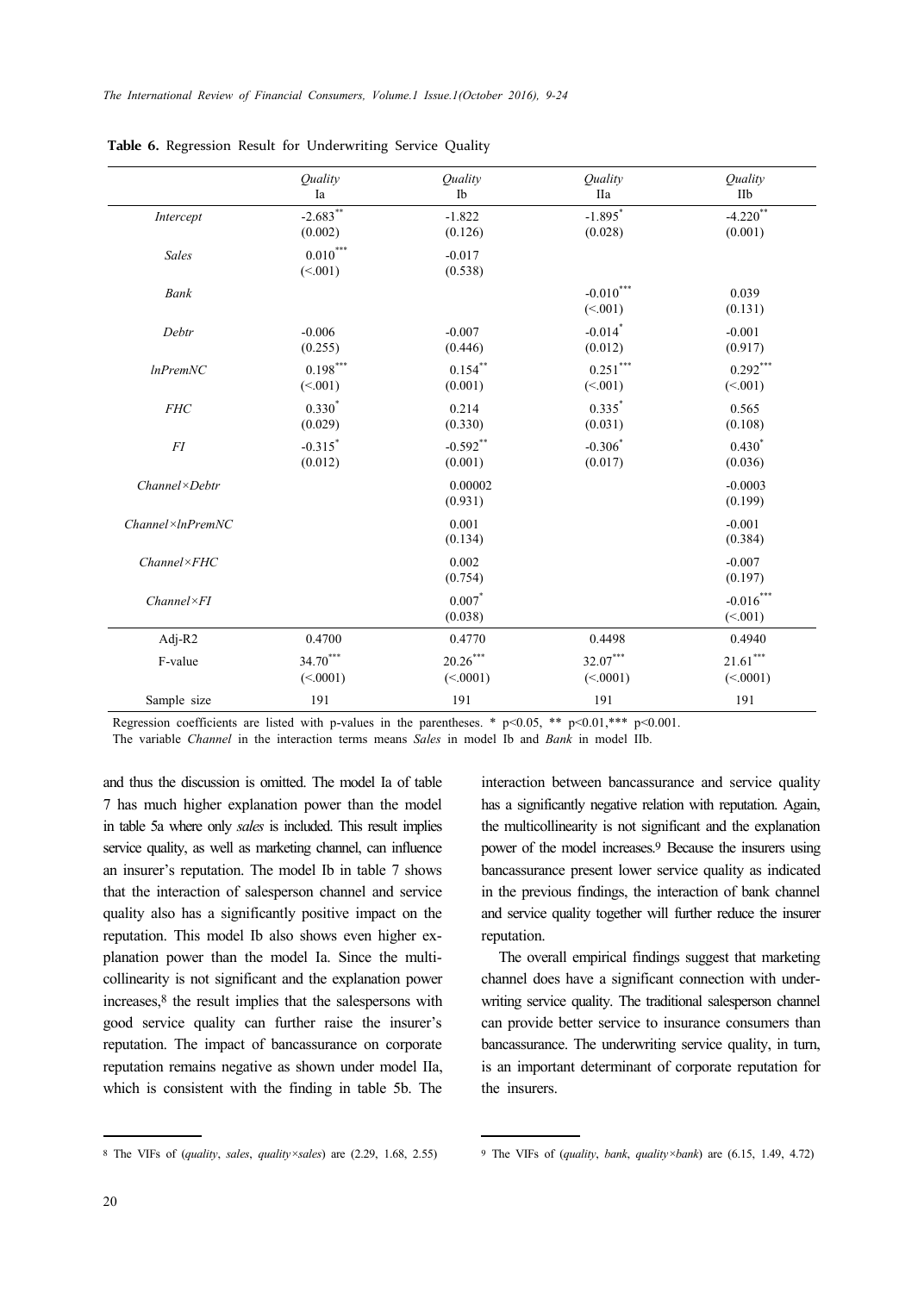|                               | Repute                 | Repute                     | Repute                 | Repute                              |
|-------------------------------|------------------------|----------------------------|------------------------|-------------------------------------|
|                               | Ia                     | Ib                         | IIa                    | IIb                                 |
| Intercept                     | 2.415                  | 6.612                      | 6.820                  | 9.535                               |
|                               | (0.715)                | (0.303)                    | (0.301)                | (0.138)                             |
| <i><u><b>Ouality</b></u></i>  | $3.357***$             | $2.436***$                 | $3.434***$             | $6.339***$                          |
|                               | (<.001)                | (< 001)                    | (<.001)                | (<.001)                             |
| <b>Sales</b>                  | $0.052***$<br>(<.001)  | 0.028<br>(0.029)           |                        |                                     |
| Bank                          |                        |                            | $-0.059***$<br>(<.001) | $\textbf{-0.051}^{***}$<br>(<0.001) |
| Debtr                         | $-0.140$ <sup>**</sup> | $-0.116$ **                | $-0.182***$            | $-0.165***$                         |
|                               | (0.002)                | (0.007)                    | (<.001)                | (<.001)                             |
| $ln$ Prem $NC$                | $1.626***$             | $1.213***$                 | $1.898***$             | $1.581^{\ast\ast\ast}$              |
|                               | (<.001)                | (<.001)                    | (<.001)                | (<.001)                             |
| <b>FHC</b>                    | $-1.287$               | $-1.304$                   | $-1.071$               | $-0.960$                            |
|                               | (0.261)                | (0.234)                    | (0.350)                | (0.386)                             |
| FI                            | $-1.570$               | $-1.830^{*}$               | $-1.364$               | $-2.045$ <sup>*</sup>               |
|                               | (0.101)                | (0.046)                    | (0.151)                | (0.030)                             |
| <i><b>Ouality</b></i> × Sales |                        | $0.061\sp{***}$<br>(< 001) |                        |                                     |
| $Ouality \times Bank$         |                        |                            |                        | $-0.046^{***}\,$<br>(<.001)         |
| Adj- $R^2$                    | 0.6192                 | 0.6515                     | 0.6238                 | 0.6484                              |
| F-value                       | $51.41^{\ast\ast\ast}$ | $50.67***$                 | $52.41***$             | $50.00^{\ast\ast\ast}$              |
|                               | (<.001)                | (<.001)                    | (<.001)                | (<.001)                             |
| Sample size                   | 187                    | 187                        | 187                    | 187                                 |

**Table 7.** The Effect of Underwriting Service Quality on Reputation

Regression coefficients are listed with p-values in the parentheses. \* p<0.05, \*\* p<0.01,\*\*\* p<0.001.

## V. Conclusion

Bancassurance becomes the dominant marketing channel for life insurance in Taiwan even though it has prevailed for just about ten years. The traditional channel of employed (or contracted) salespersons gradually loses their marketing power to bancassurance. Although bancassurance may have competitive advantages in saving commission cost or expanding the business to bank customers, it also raises questions about the bank teller's professional capability in providing insurance products. Previous literature has debated on the advantages of bancassurance, especially the cost efficiency. As more and more cost-saving marketing channels for insurance arise, such as internet or telephone marketing, the value of traditional salespersons for insurance marketing becomes an important issue to study since this channel usually requires higher acquisition cost.

This paper investigates the relationship between mar-

keting channels and underwriting service quality. The empirical analyses are emphasized on two major channels: traditional salesperson and bancassurance. According to the empirical analysis, the salesperson channel has competitive advantages in underwriting service quality which are measured in complaint ratios, contract persistency, etc. This evidence can support the coexistence of salesperson and bancassurance because each channel presents its competitive advantage: bancassurance is more cost efficiency but salesperson holds better service quality.

The empirical result shows that the insurers with more dependence on salesperson channel present lower complaint ratios and higher contract persistency, which implies better underwriting service quality. The empirical result also indicates that service quality has a significantly positive impact on corporate reputation. Therefore the reputation of insurers with more dependence on salesperson channel is higher than that of others. Since corporate reputation is a critical factor for consumers to select an insurer, it is expected that salesperson remains an important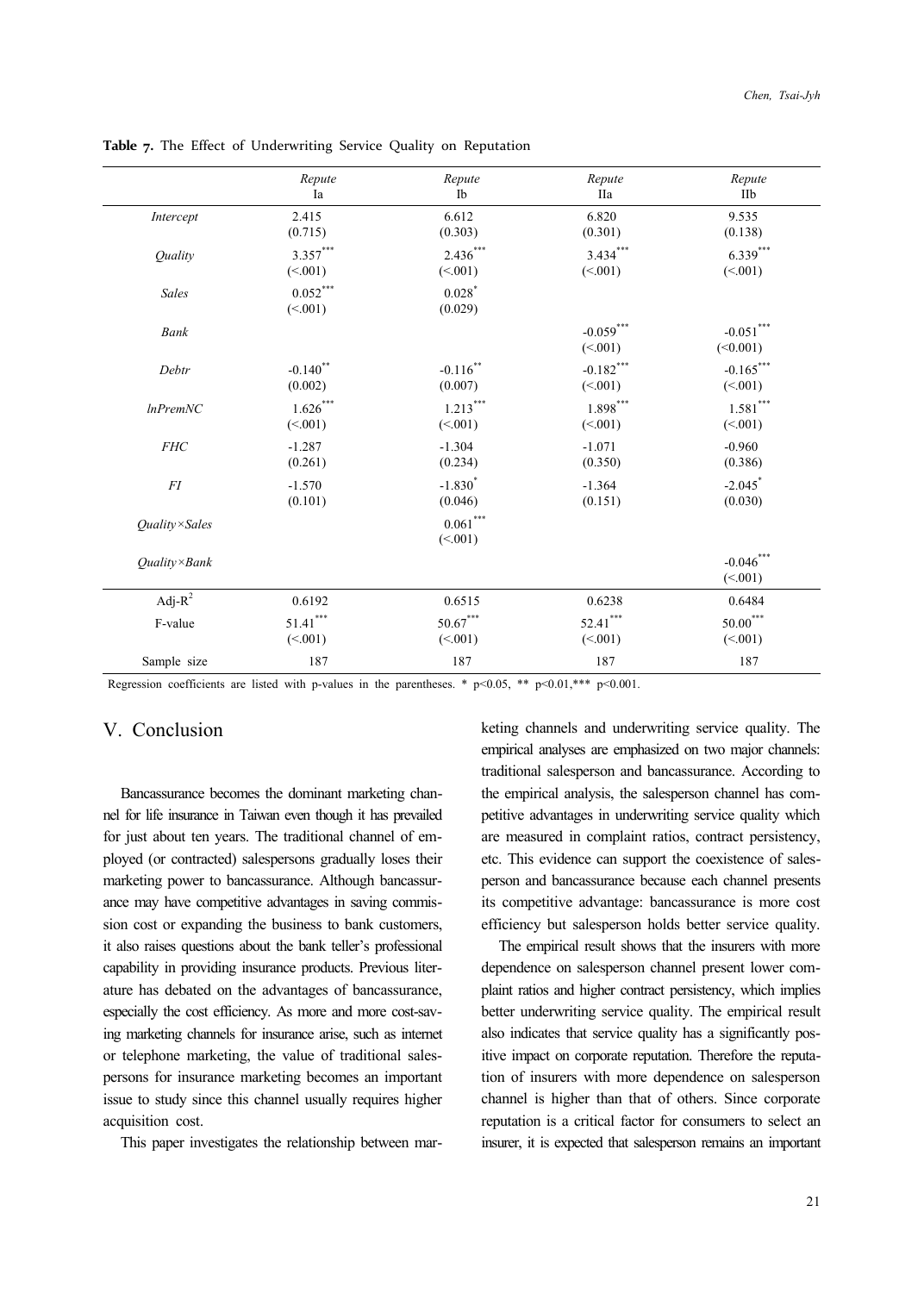marketing channel in the insurance market even if it may incur higher acquisition cost.

This paper provides the empirical evidence that bancassurance has a negative relation with underwriting service quality and consequently influences the reputation of insurers. This finding implies bancassurance is not as good as salesperson in maintaining long-term customer relationship. The insurers with dependence on bancassurance for marketing products should take additional strategies to maintain customer relation so as to have long-term competitive advantages in the market. However, there is a caveat in interpreting the findings. Although this paper indicates a strong connection between marketing channel and underwriting service quality, it does not imply that marketing channel itself is a cause for service quality. The insurer's business policy for consumer protections may affect the resource allocation for improving service quality and then marketing approach. That is, an insurer intending to provide more service to customers may prefer salesperson channel and spend more expenses. Otherwise bancassurance is adopted. The selection of marketing channel and its service quality both may be affected by the insurer's business policy. Although the empirical result is consistent with the theoretical arguments in previous literature, there are some limitations of this research. First, the history of bancassurance in Taiwan is short (only around ten years), and its operational approach continues being modified. Therefore the empirical findings in this paper may not always stay in the future insurance market. Second, the data for underwriting expenses include all kinds of operational expenses except for commissions. This paper cannot distinguish the sources of expenses, for example, management expense or claim adjusting expense, and thus it cannot tell how to improve the cost inefficiency for the salesperson channel. Third, the impacts of service quality on new business volume and profitability are not discussed in this paper. The future studies may investigate the relationship among these elements and analyze the contribution of underwriting service quality to the insurance business.

## References

- Anderson, E., Fornell, C., and Lehmann, D. (1994) 'Customer satisfaction, market share, and profitability: Findings from Sweden', *Journal of Marketing*, 58(3): 53-66.
- Barrese, J., Doerpinghaus, H., and Nelson, J. (1995) 'Do independent agent insurers
- provide superior service? The insurance marketing puzzle', *Journal of Risk and*
- *Insurance*, 62(2): 297-308.
- Beltratti, A. and Corvino, G. (2008) 'Why are insurance companies different? The limits of convergence among financial institutions', *Geneva Papers on Risk & Insurance,* 33(3): 363-388.
- Bennett, R. and Gabriel, H. (2001) 'Corporate reputation, trait covariation and the averaging principle - the case of the UK pensions mis-selling scandal',
- *European Journal of Marketing*, 35(3/4) : 387-413.
- Berger, A., Cummins, D., and Weiss, M. (1997) 'The coexistence of alternative

product distribution systems: The case of property-liability insurance', *Journal of* 

- *Business*, 70(4): 515-546.
- Bryan, C. (1997) 'Bancassurance in the United States: Effects on consumers', *Journal of the American Society of CLU & ChFC*, 51(3): 68-71.
- Choudhury, K. (2013) 'Service quality and customers' purchase intentions: An
- empirical study of the Indian banking sector', *International Journal of Bank*
- *Marketing*, 31(7): 529-543.
- Constantinescu, D. (2012) 'The influence of bancassurance system on the quality of
- the insurance services', *International Journal of Academic Research in Business*
- *& Social Sciences,* 2(10): 464-479.
- Crosby, L., Evans, K., and Cowles, D. (1990) 'Relationship quality in services selling:
- An interpersonal influence perspective', *Journal of Marketing*, 54(3): 68-81.
- Dawkins, P. and Reichheld, F. (1990) 'Consumer as a competitive weapon', *Directors and Boards*, 14(Summer): 44-47
- Fields, P., Fraser, D., and Kolari, J. (2007) 'Is bancassurance a viable model for
- financial firms?', *Journal of Risk and Insurance*, 74 (4): 777-794.
- Gatzert, N. (2015) 'The impact of corporate reputation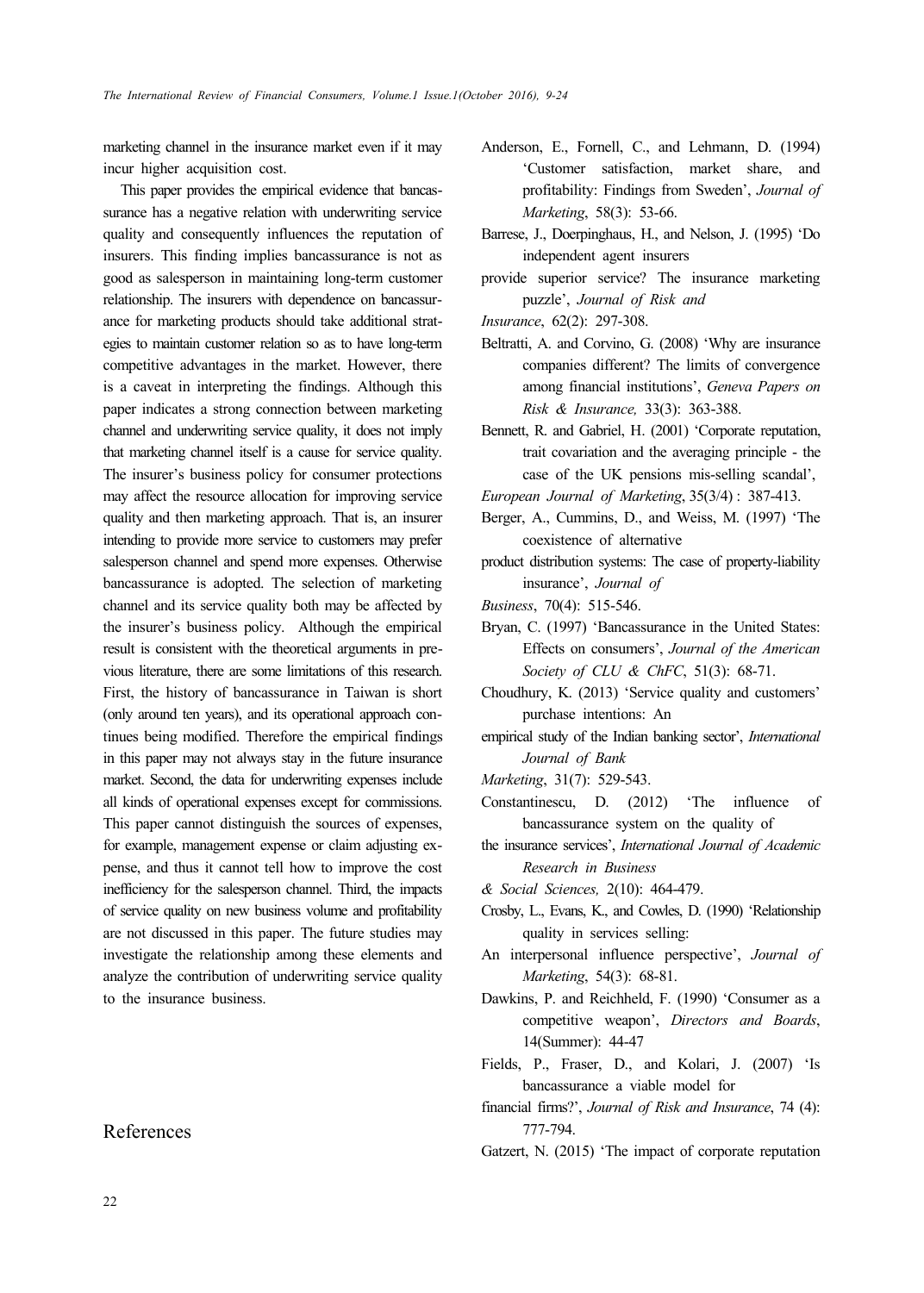and reputation damaging

- events on financial performance: Empirical evidence from the literature', *European Management Journal*, 33(6): 485-499.
- Gonulal, S., Goulder, N., and Lester, R. (2012) '*Bancassurance - A valuable tool for*

*developing insurance in emerging markets*', World Bank.

- Guenzi, P., and L. Georges (2010) 'Interpersonal trust in commercial relationships: antecedents and consequences of customer trust in the salesperson', European Journal of Marketing *, 44 (1/2)* : 114-138.
- Holden, R. (1990) '*An exploratory study of trust in buyer-seller relationships*', P.h.D.
- Dissertation, University Microfilms International, Ann Arbor, MI.
- Johnson, R. and Wichern, D. (1998) *Applied multivariate statistical analysis*, 4th ed., Upper Saddle River, NJ: Prentice-Hall.
- Klein, R. (2001) '*Bancassurance in practice*,'. Munich Re. Group.
- Kumar, A., Manjunath, S., and Shivashankar, K. (2012) 'Customer satisfaction through
- service quality retailing', *International Journal of Marketing and Technology*,

2(10): 167-174.

- Lemmink, J., Schuijf A., and Streukens, S., (2003) 'The role of corporate image and company employment image in explaining application intentions', *Journal of Economic Psychology*, 24(1): 1-15.
- Maenpaa, I. and Voutilainen, R. (2011) 'Value through combined offerings of bank and insurance', *International Journal of Bank Marketing*, 29(7): 535-554.
- Okeahalam, C. (2008) 'Does bancassurance reduce the price of financial service products?', *Journal of Financial Service Research*, 33(1):147-162.
- Roberts, P. and Dowling, G. (2002) 'Corporate reputation and sustained superior financial performance', *Strategic Management Journal*, 23(12): 1077-1093.
- Sandhu, H. and Bala, N (2011) 'Customers' perception towards service quality of life
- insurance corporation of India: A factor analytic approach', *International Journal*
- *of Business and Social Science*, 2(18): 219-231.
- Shah, H. and Salim, M. (2011). 'Bancassurance technology road ahead: Indian
- perspective', *Global Journal of Enterprise Information System*, 3(4): 41-48.
- Staikouras, S. (2006) 'Business opportunities and market realities in financial
- conglomerates', *Geneva Papers on Risk & Insurance,*  31(1): 124-148.
- Swiss Re (2007). 'Bancassurance: Emerging trends, opportunities and challenges',
- *Sigma*, No. 5: 1-39.
- Vegholm, F. (2011) 'Relationship marketing and the management of corporate image in the bank-SME relationship', *Management Research Review*, 34(3): 325-336.
- Venetis, K., and Ghauri, P. (2004) 'Service quality and customer retention: Building long-term relationships', European Journal of Marketing, 38(11/12) : 1577-1598.
- Webb, B., Launie, J., Rokes, W., and Baglini, N. (1984) *Insurance Company Operations*, American Institute for Property and Liability Underwriters, PA.

| Received/ | 2016.03.29 |
|-----------|------------|
| Revised/  | 2016.08.28 |
| Accepted/ | 2016.09.07 |